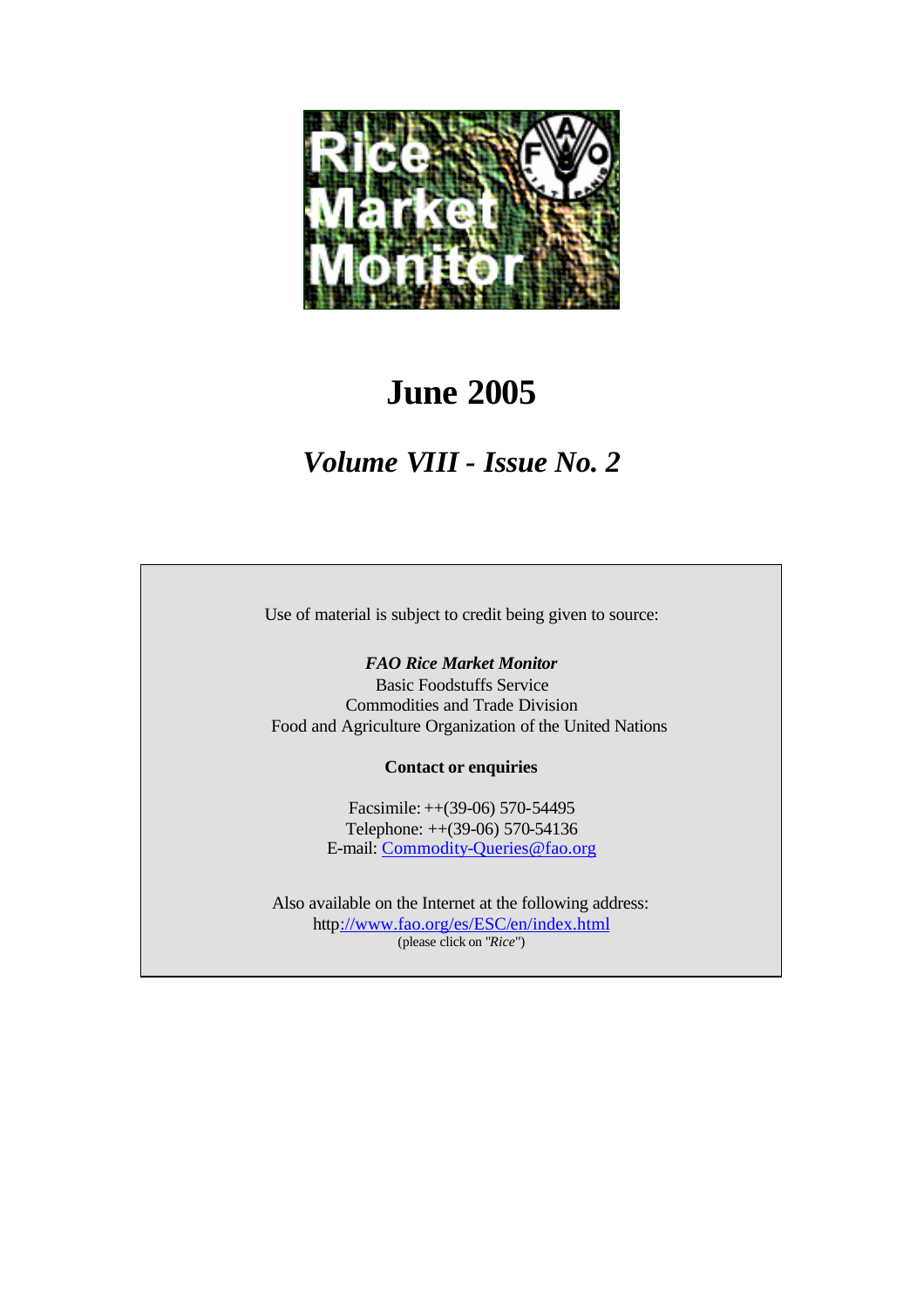#### **OVERVIEW**

- ß According to the FAO second forecast, global paddy production in the current 2005 season could increase by 2.7 percent to 621 million tonnes, or 16 million tonnes more than in 2004, as most countries are expected to react to the rise in prices witnessed in 2004 by expanding cultivation. The current prospects are almost 7 million tonnes above the preceding FAO forecast, reflecting improved expectations for production in Brazil, India, Myanmar, Nigeria, and Thailand.
- ß Much of the expansion foreseen in 2005 is likely to be concentrated in Asia, with mainland China forecast to boost production by 6 million tonnes compared to last year, with large additions also coming from Bangladesh, India, Myanmar, Pakistan, Sri Lanka and Thailand. By contrast, the outlook is less buoyant for Indonesia, Japan and Viet Nam, which might experience a contraction. In recent months, the news that China had started cultivating genetically modified (GM) rice on a commercial basis gained the headlines. However, it is not clear whether the Government has formally authorized the release on the market of the GM rice seeds, which would set an important precedent, especially in relation with a food crop.
- ß Production prospects in Africa point to a 6 percent increase for the region, mainly sustained by expected gains in Madagascar, Mali and Nigeria. In Latin America and the Caribbean, Cuba, Brazil, Ecuador and Peru are also likely to harvest larger crops than in 2004. In the rest of the world, Australia again experienced extremely dry conditions, resulting in 36 percent shortfall from last year. Output might decline slightly in the United States.
- ß FAO has slightly lowered its forecast for rice trade in 2005 to 25.5 million tonnes, which would be 2.8 percent less than in 2004. If confirmed, 2005 would mark the third consecutive decline from the record rice volume exchanged in 2002. The contraction is anticipated to result from much smaller exports by Thailand, but also by China (mainland), which are likely to face supply constraints during the year. In both countries, policies are sustaining domestic prices, often to levels exceeding those of competing countries. On the other hand, larger rice volumes are foreseen to be shipped this year by Egypt, India, Myanmar, Pakistan, Uruguay and the United States. Although exports from Viet Nam are expected to change little, the country is foreseen to remain the second largest rice exporter behind Thailand
- ß The forecast decline in world trade this year is likely to reflect a retrenchment from the market of some of the traditional rice importing countries, which succeeded in boosting production in the past few years. These include Indonesia, the Islamic Republic of Iran, Nigeria and Brazil. By contrast, production setbacks in Bangladesh and the Philippines are likely to result in increased shipments to those countries. Subdued demand by key importing countries has soothed fears of supply shortages, which could have arisen from smaller harvests in key exporting countries. Indonesia's import ban, in particular, has contributed to keep the pressure on international prices down. Prospects of an extension of the import prohibition, which was originally set to last until 30 June, have also exerted a negative influence on the market in recent months.
- ß Reflecting changes in the 2004 production estimates, global rice inventories at the close of the crop seasons ending in 2005 have been raised by 400 000 tonnes and are now assessed at 97.1 million tonnes, down from an opening level of 105 million tonnes. If confirmed, this would be the lowest level of world rice stocks in the decade, resulting in a stock-to-utilization ratio of 23 percent.
- ß As growing supplies from the secondary rice crops are becoming available in several of the major exporting countries, international rice prices have experienced some downward pressure since March, with the FAO all Rice Price Index falling from 107 in February to 106 in March and April. The slide continued in May and June, in the light of sluggish import demand, with the re-introduction of the Indian quotation for 25 percent broken rice further depressing the FAO All Rice Price Index.
- ß The tendency of international rice quotations in the coming months is still subject to much uncertainty. Although the market fundamentals still point to diminishing export availabilities, governments in several of the major import markets in particular Indonesia and Nigeria, are tightening their position against imports, weakening future price prospects. The Thai government's holding of large supplies from intervention, which might be released in the course of the year, is also weighing negatively on the futures market. On the other hand, the recent agreement between Thailand and Viet Nam, to adopt a common strategy to prevent an under-cutting of each other's export prices might taken as a sign to the market that stocks would not be released unless international prices strengthen.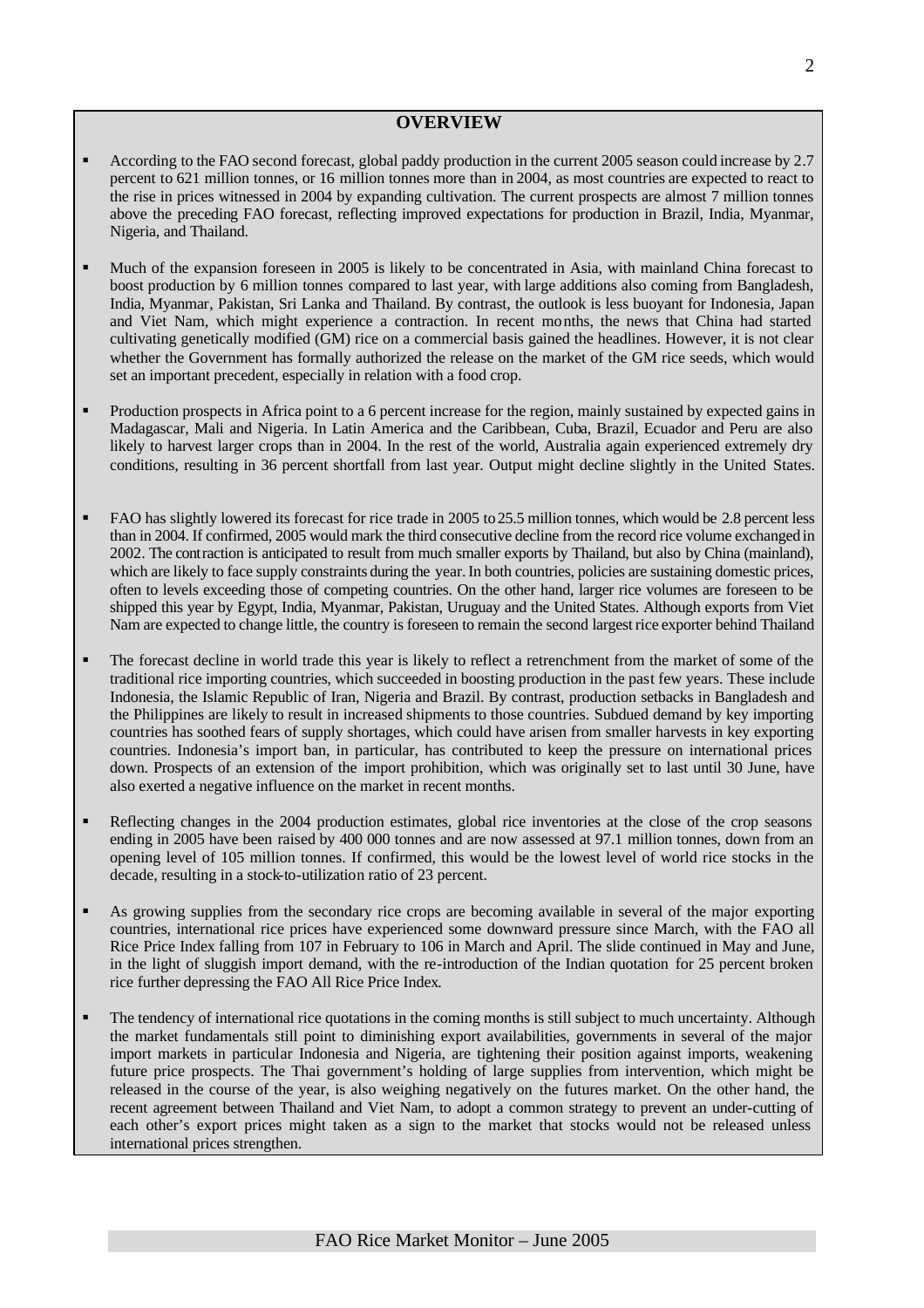#### **RICE SITUATION UPDATE AS OF 10 June 2005**

#### **I. PRODUCTION**

#### **Global paddy production set to rise by 16 million tonnes or 2.7 percent in 2005**

While a number of important producing countries in South East Asia are preparing to plant or have started planting their 2005 main crops, several of them have witnessed the end of a drought that had been lingering since the last quarter of 2004. The countries most affected by the dry spell were Cambodia, China (Mainland), Laos, Thailand and Viet Nam, where insufficient precipitation caused a severe depletion of the Mekong River flow, one of the world's most important hubs to rice cultivation.

Accordingly, after many governments released new estimates for their 2004 secondary rice crops, production estimates for the full season have been revised. Overall, they resulted in a 254 000 tonne downward adjustment in the world paddy production estimate for last year to  $604.9$  million tonnes. Underlying that modest overall change lie rather important revisions<sup>1</sup> at the single country level, in particular for Bangladesh (-273 000 tonnes), China (-4.0 million tonnes), India (+3.2 million tonnes), Myanmar (+1.4 million tonnes), Thailand (-1.3 million tonnes), Venezuela (+240 000 tonnes) and Viet Nam (+418 000 tonnes).



l

Regarding the on-going 2005 season, global paddy production is currently forecast to surpass 621 million tonnes, the highest level on record. If confirmed, this would be 2.7 percent, or over 16 million tonnes above the revised 2004 production estimate and 7 million tonnes more than previously forecast. The adjustment in the 2005 outlook mainly reflects improved production prospects for Brazil (+565 000 tonnes), India (+2.5 million tonnes), Myanmar (+ 2.5 million tonnes), Nigeria (+300 000 tonnes), Pakistan (234 000 tonnes), Peru (+250 000 tonnes), Thailand (+500 000 tonnes), the United States (+272 000 tonnes) and Venezuela

(250 000 tonnes), which more than compensated for less buoyant expectations in Cambodia (- 200 000 tonnes), China (-500 000 tonnes) and Malaysia (-100 000 tonnes).

#### **A. ASIA**

#### **Large increases in paddy production expected in major rice producing countries in 2005**

In Asia, the outlook for paddy production in 2005 greatly improved from the March issue of the Rice Market Monitor and output in the region is now set to rise by more than 15 million tonnes

 $<sup>1</sup>$  The number in parenthesis indicates the change in the estimate/forecast compared with the precedent issue of</sup> the FAO RMM. It does not give the change from the previous year.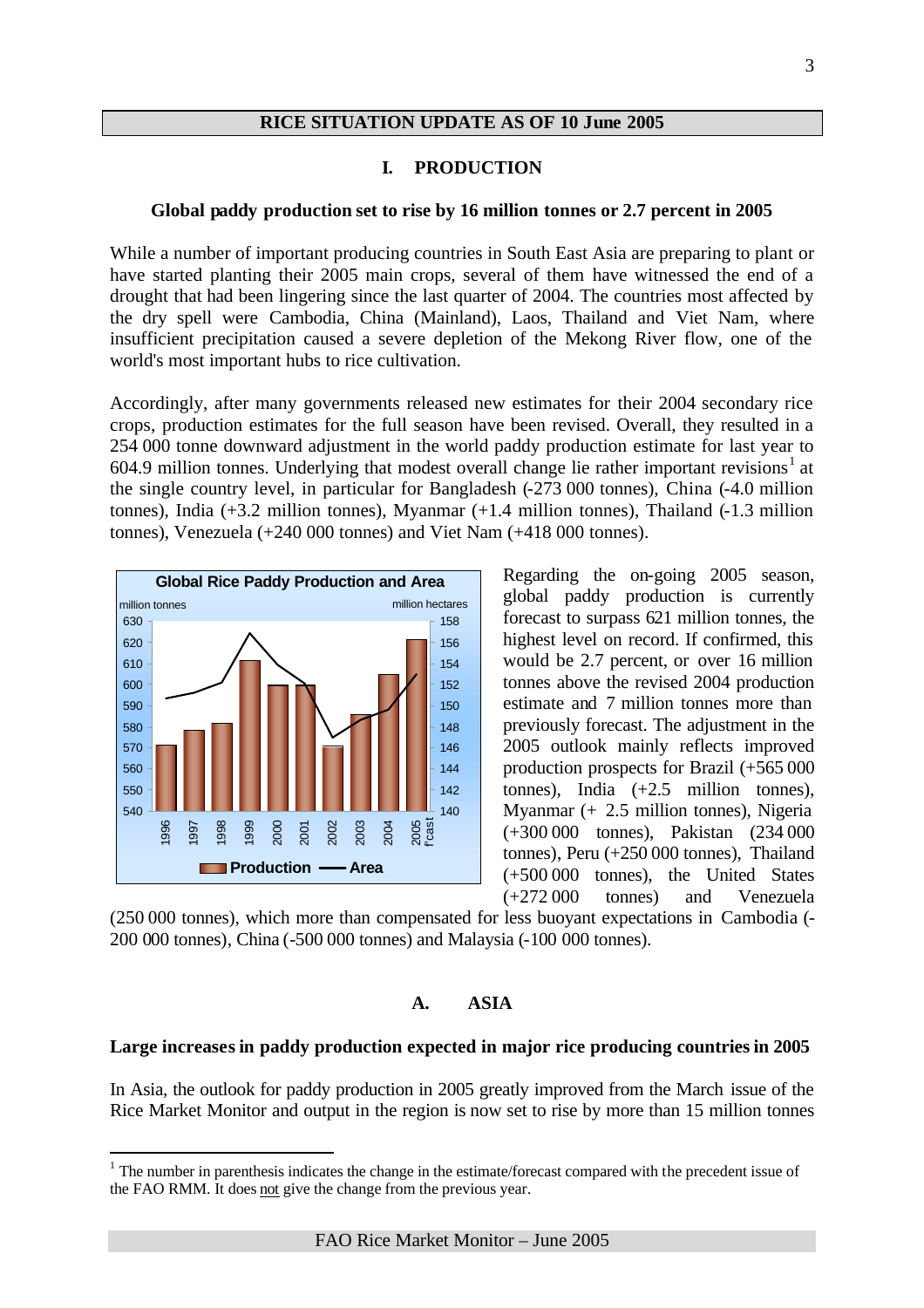compared with 2004. Of this, 6 million tonnes would be on account of mainland **China**, with large additions also coming from **Bangladesh**, **India, Myanmar** and **Thailand**.



In **Bangladesh**, planting of the 2005 first Aus crop, which accounts for some 7 percent of the season output, started in April. At the same time, the country is concluding the harvest of its last 2004 dry season Boro crop, which is poised to reach a record 21.0 million tonnes of paddy, reflecting favourable weather conditions since the end of last year and the distribution of seeds and fertilizers by the authorities. However, the positive Boro crop outturn is expected to compensate only part of the losses incurred in the preceding Aus and

Aman crops, resulting in a 3 percent decline in overall paddy production in 2004, to 38.0 million tonnes. Assuming a return to normal growing conditions, production in 2005 is forecast at 39.8 million tonnes, or 5 percent more than last year.

As one of the countries most affected by drought, **Cambodia** is now estimated to have undergone a contraction of 11 percent in output in 2004 to 4.17 million tonnes, as the lack of precipitation was assessed to have caused the loss of some 260 thousand hectares during the main, rainfed crop. Production in 2005 is forecast to recover somewhat, possibly reaching 4.3 million tonnes.

In mainland **China**, rainfall was reported to have brought relief in April, enabling farmers to plant their 2005 early and intermediate rice crops. The Government recently announced the level of minimum prices that will be paid to producers in the 2005 season at Yuan 1400 (US\$ 169.4) per tonne for long grain cultivated in the early paddy season, at Yuan 1440 (US\$ 174.2) per tonne for long grain from the middle (main) and late paddy season and at Yuan 1500 (US\$ 181.5) per tonne for round grain paddy. In addition, agricultural taxes are to be eliminated on the whole territory in 2005, a measure that had been already implemented in 2004 in 20 provinces. In addition, direct subsidies to grain farmers are to be raised from Yuan 12 billion in 2004 to Yuan 13 billion in the current season. On the technical side, twelve provinces were reported to be promoting the use of the high yielding "super rice" hybrid, although it is still not clear whether the genetically modified rice has already been authorized for commercialization. The authorities are also pondering about whether to let other genetically modified rice varieties to be grown by farmers. So far, of all crops, only the genetically modified BT cotton has been officially released for commercial cultivation. Based on the current support to grain farmers by the Government, paddy production in 2005 is anticipated to reach 182 million tonnes, 3 percent above the revised 2004 outcome. This would still remain short of the successive bumper crops harvested between 1995 and 2000, before the government shifted to less supportive grain production policies.

With the gathering of the 2004 Rabi crop just concluded in **India**, the government has raised the estimate of production last season to 130.7 million tonnes, which would still be 1.7 million tonnes lower than the (revised) 2003 outcome. The contraction reflects a 13 percent below average rainfall between June and September, with especially scanty precipitation in July-August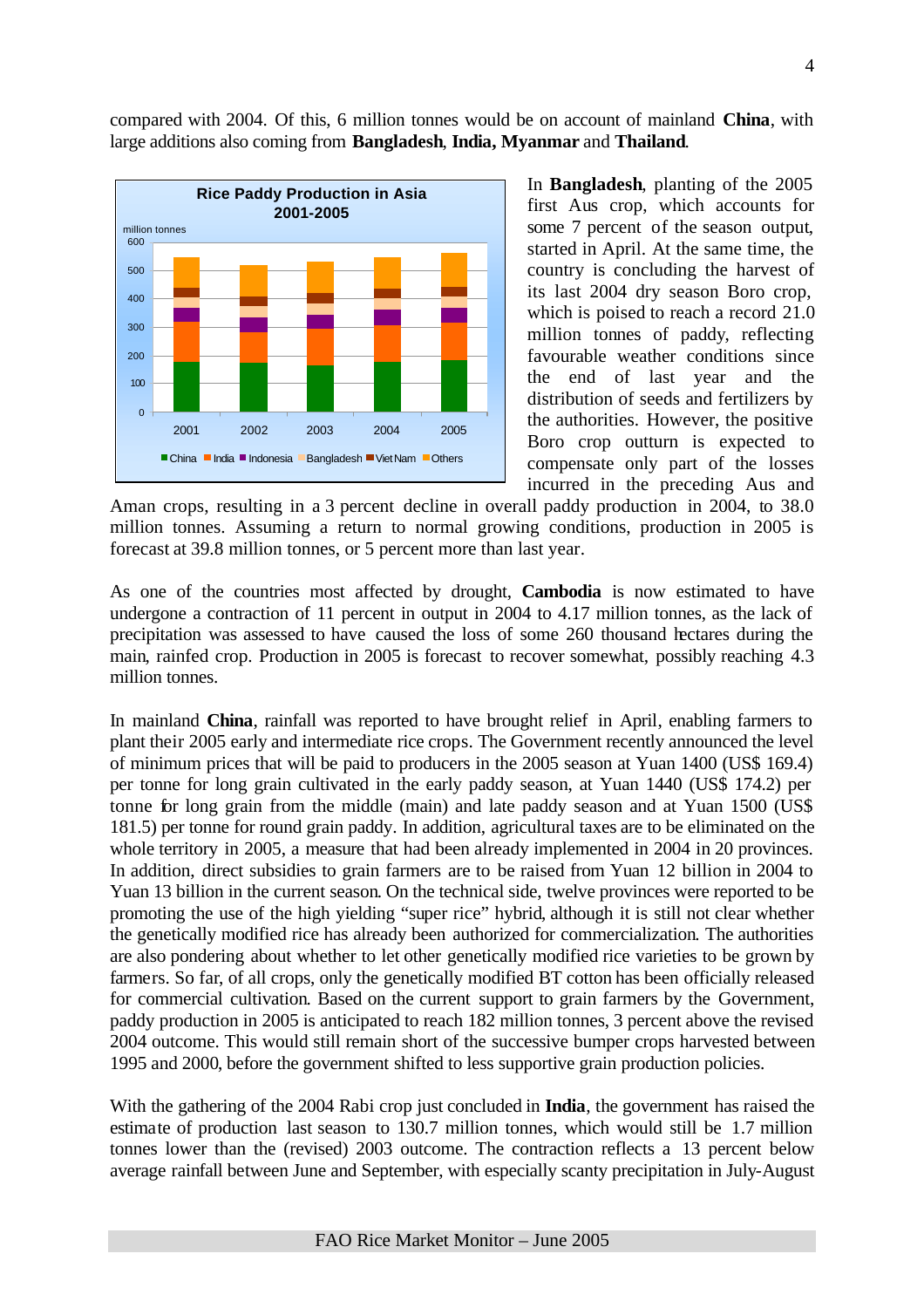hindering sowing in many regions. Meanwhile, the country is looking forward to the opening of the new 2005 paddy season, which will be triggered by the arrival of the south-west monsoon rains. These normally reach the Kerala Coast on 1 June, spreading progressively to cover the whole country by mid-July, but appear to be delayed this season. Assuming a less erratic rainfall pattern than last season, paddy production in 2005 is forecast to reach 133.5 million tonnes, 2 percent more than the revised 2004 estimate. In April, the government already announced minimum prices levels for paddy in 2005, at Rupees 6000 for Grade A rice, Rupees100 per tonne higher than in 2004.

According to the first official forecast, paddy production in **Indonesia** is set to decline slightly to 53.1 million tonnes in 2005, unchanged from the last report, but close to one million tonnes lower than the record 54.1 million tonnes achieved in 2004. The decline this season reflects the effects of flooding late last year, which resulted in smaller plantings. In its drive towards rice self-sufficiency, the Government has announced an ambitious programme to spread the use of high-yielding hybrid rice in 12 provinces, to cover about 1 million hectares by 2009. The current area under rice in the country is around 12 million hectares.

The season is about to start in the **Republic of Korea.** Based on the continuation of the rice land diversion programme, the area under rice has been officially set to fall from slightly more than 1 million hectares in 2004 to 986 000 hectares in 2005, which might result in a marginal decline of production to 6.7 million tonnes. Meanwhile, the country has made progress on the policy front, and, in March 2005, against the backdrop of the WTO negotiations, the National Assembly revised the Food Grain Management Act and the Rice Income Compensation Act. The new Food Grain Management Act eliminates the Government Procurement Programme and replaces it with a Public Storage System for Emergency (PSSE), aimed at smoothing seasonal price fluctuations. Under the scheme, the Government is set to buy 864 000 tonnes (on a milled rice basis) on the domestic market from the 2005 crop. On the other hand, the new Rice Income Compensation Act introduces fixed direct payments to rice producers at a rate of Won 600 000 (US\$ 600) per hectare on their registered area, as well as variable direct payments to compensate farmers for 85 percent of the difference between actual prices and a target price level, minus transfers made as fixed income compensation payments. For 2005-2007, the target price has been set at Won 2 126 per kg (US\$ 2 000 per tonne). In addition to the fixed and variable direct income compensation payments, farmers willing to let their rice land remain idle will continue to receive Won 3 million (US\$ 3000) per hectare as Direct Payment for Adjustment of Rice Production.

**Malaysia** experienced drought problems during the main 2005 crop, which was planted in August and harvested in February. As the country prepared to plant the secondary, dry season crop in March, rainfall remained below normal, raising concern over the final outcome of the season. Accordingly, FAO has lowered by 100 000 tonnes its production forecast for the country to 2.2 million tonnes, which would be still slightly above the output harvested in 2004, when crops were damaged by floods. The Government is about to release the 2006-2010 Ninth Development Plan, which sets a 65 percent rice self-sufficiency target, lower than the current rate of around 70 percent. Accordingly, the country is to refrain from opening new land areas for rice production and, instead, concentrate efforts on modernising the sector and raising yields by improving the access to basic inputs. The new Development Plan also envisages the launching of a farm insurance scheme to reduce farmers' exposure to risk.

According to the government, drought did not hinder rice crops in **Myanmar**, now in the process of harvesting its secondary 2004 paddy crop. Consequently, FAO has raised its estimate of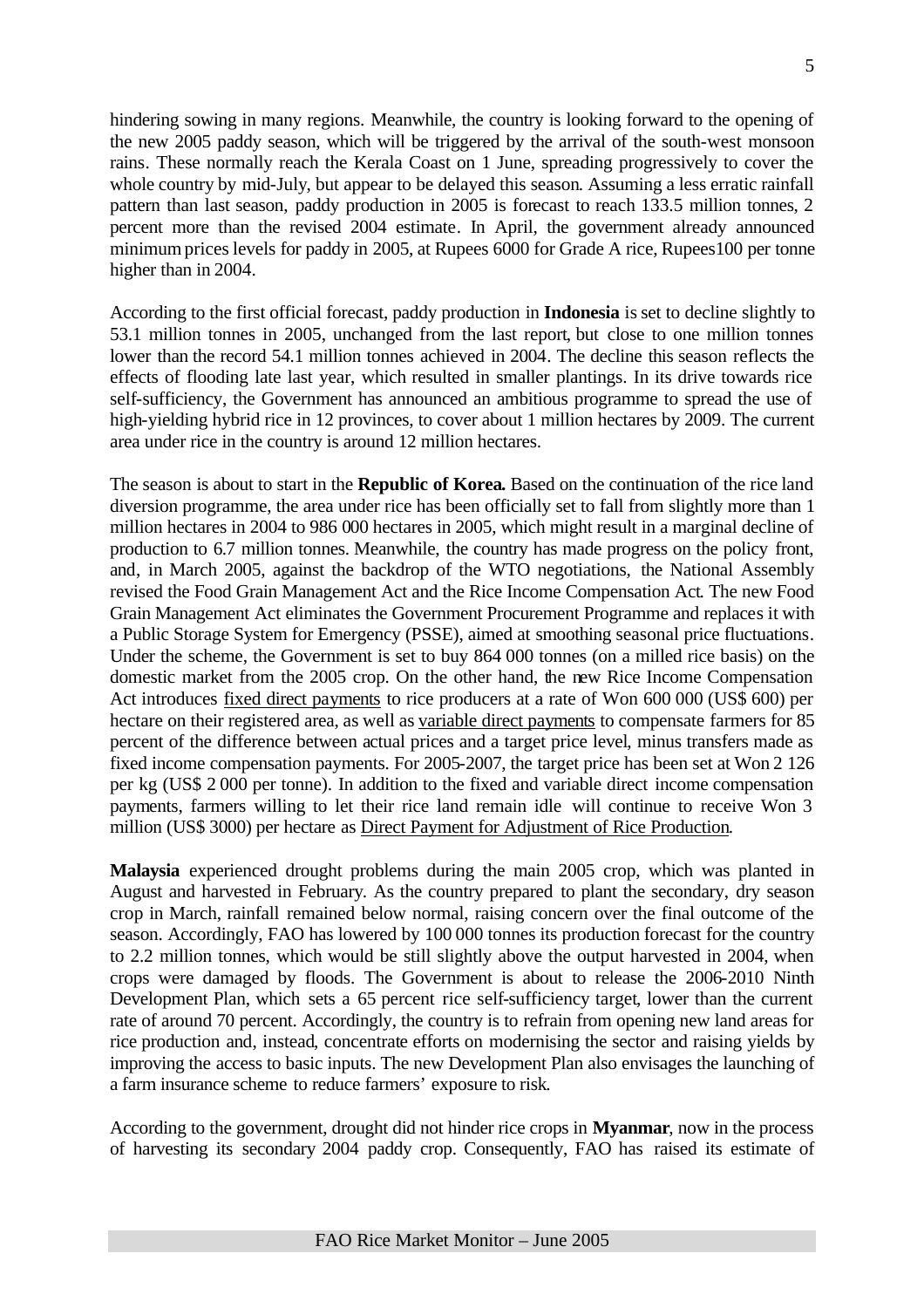| <b>Myanmar</b> – Rice Paddy Production and Area                                                  |         |         |         |         |         |         |         |  |  |  |  |
|--------------------------------------------------------------------------------------------------|---------|---------|---------|---------|---------|---------|---------|--|--|--|--|
|                                                                                                  | 1997/98 | 1998/99 | 1999/00 | 2000/01 | 2001/02 | 2002/03 | 2003/04 |  |  |  |  |
| Production (000 tonnes)                                                                          | 16.654  | 17,078  | 20,126  | 21,324  | 21,916  | 21,805  | 23,136  |  |  |  |  |
| Sown Area (000 ha.)                                                                              | 5,785   | 5,759   | 6.284   | 6.359   | 6.451   | 6.488   | 6,543   |  |  |  |  |
| of which: under hybrids<br>0.0<br>2.0<br>2.1<br>56.2<br>4.6<br>1.3<br>5.5<br>$(000 \text{ ha.})$ |         |         |         |         |         |         |         |  |  |  |  |
| Source: Ministry of Agriculture & Irrigation – Myanmar.                                          |         |         |         |         |         |         |         |  |  |  |  |

production in 2004 by 1.4 million tonnes to 23.4 million tonnes. A strong expansion is also forecast for 2005, with output set to reach 24.5 million tonnes.

**Pakistan's** production in 2005 has officially been raised to 7.8 million tonnes, about 5 percent more than in the previous season. However, heavy rains earlier this year were reported to have caused serious damage to some of the grain harvested in 2004 which had not been properly stored.

In the **Philippines,** production over the 2004 season (July 2004/June 2005) about to be concluded is set to increase to 14.5 million tonnes, slightly above the previous forecast and 3 percent more than in 2003. The sector, which had benefited from excellent weather conditions at the onset of the main crop between July and September 2004, suffered a series of set backs in the fourth quarter, with typhoons reported to have caused havoc to crops in Cagayan Valley, Bicol and Central Luzon. Reconstruction of the damaged infrastructure also delayed planting in the first quarter of 2005, while high fertilizer prices were estimated to have reduced applications by farmers. Part of the increase can be attributed to government success in disseminating hybrid, high yielding rice varieties. Production in 2005 is preliminary forecast at 14.6 million tonnes.

**Sri Lanka** is already harvesting its main 2005 Maha crop, which is expected to be almost 17 percent larger than the preceding Maha crop. According to the Government much of the recovery should be attributed to the reconstruction of the irrigation system, key to the sector, as 75 percent of the area under rice is irrigated. Overall the outlook for the full 2005 season (which also comprise the secondary Yala crop that will be harvested between August and September) is positive, with production expected to rise by 14 percent to 3 million tonnes.



0.0 0.0

5.0 10.0 15.0 20.0 20.0 25.0 25.0 30.0 30.0

15.0<br>10.0<br>5.0

By contrast, in **Thailand,** the Ministry of Agriculture confirmed that the damage to paddy crops inflicted by the lingering drought was more severe than anticipated, with new estimates for the secondary 2004 paddy crop indicating a sizeable shortfall. As a result, the 2004 production estimates have been cut from 25.20 million tonnes to 23.86 million tonnes, the lowest outturn since 1998. Assuming a normal precipitation pattern during the 2005 paddy season, which started in May, output could recover to 27.0 million tonnes. The Government is currently launching the second round of intervention

purchases, covering rice from the 2004 secondary dry paddy season, to sustain producer prices.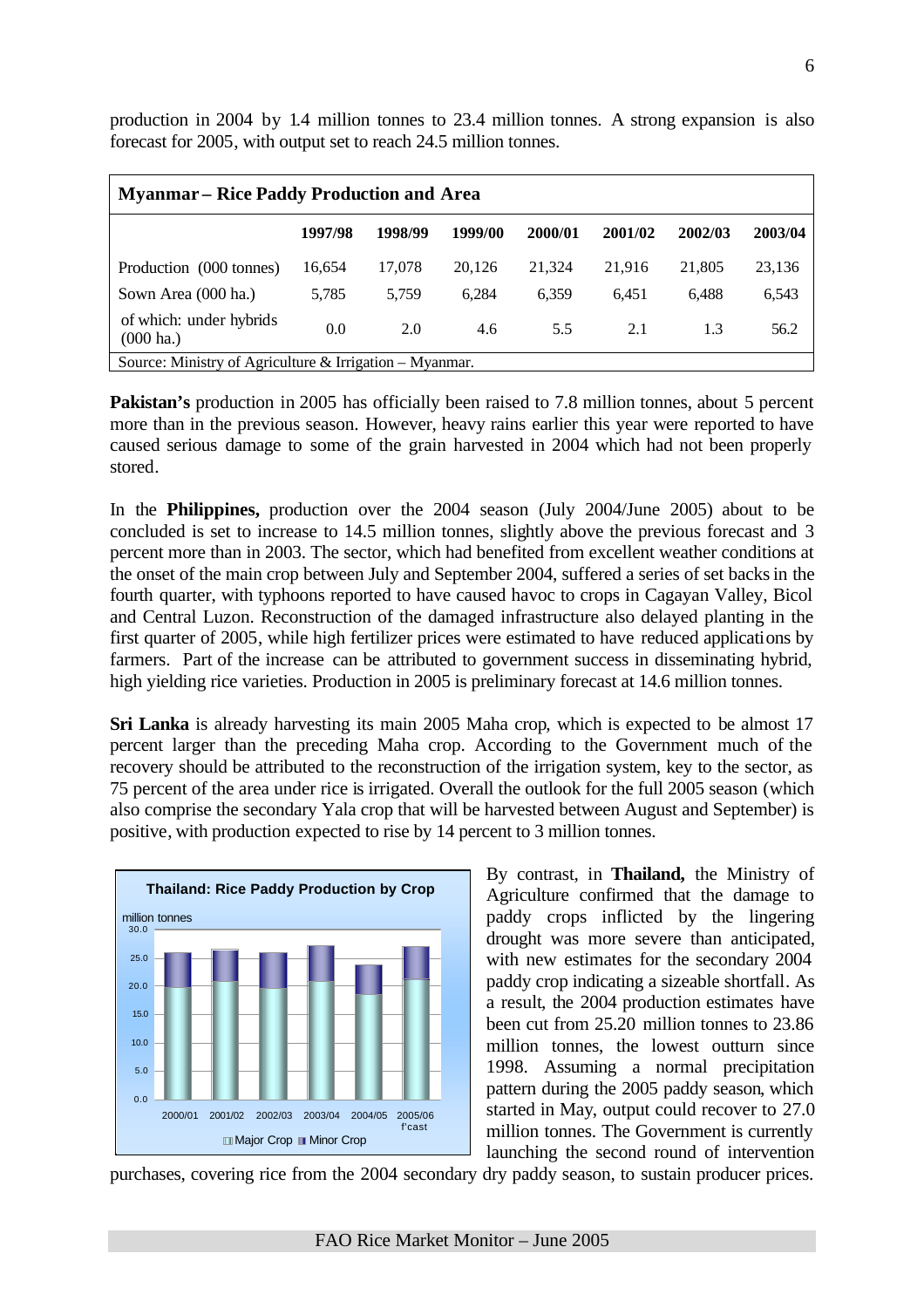The resulting public paddy rice stocks, which are reported to exceed 5 million tonnes, are expected to be tendered to private traders in the course of the year.

Although a lack of precipitation also affected parts of **Viet Nam,** the government recently lifted its estimate of production in 2004 to 36.1 million tonnes, which would be an all time record for the country. The major contribution to the increase came from the main winter/spring crop, reported to have reached close to 17 million tonnes. Official estimates of the subsequent summer/autumn and 10<sup>th</sup> Month crops have not been released and there is some concern that the 2004 total output might be lower than currently assessed. The Government explanation for a record 2004 paddy season lies on the a wider use of certified seeds, which boosted yields in the Mekong Delta to up to 6.4 tonnes per hectare, offsetting the effects of insufficient precipitation in the central highlands. According to the Government, the country may face a small contraction in 2005, with production falling to 36 million tonnes, which would be still the second highest level on record.

#### **B. AFRICA**

#### **Paddy Production in Africa up 1 million tonnes from 2004**

In Africa, the season is just starting in the western and northern parts of the continent, so the overall forecast for paddy production in 2005 has changed little since the last report and now stands at 19.4 million tonnes, 1 million tonnes above last season. However, estimates of production in 2004 have been lowered for **Senegal** to some 200 000 tonnes, or 13 percent less than in the preceding year, because of disappointing crop results in the southern producing zones.



As for production in the 2005 season, some minor revisions have been made to forecasts in countries south of the equator, where the season is well advanced. For instance, they were lowered in **Malawi** from 78 000 tonnes to 55 000 tonnes, as drought in February undermined the original prospect of an output surge this year following a 26 percent increase in plantings. The season would still end with a 10 percent increase from the poor 2004 crop, but well below normal levels. The outlook for production in **Mozambique** also deteriorated somewhat, as a dry spell last December was reported to have damaged some rice crops. As a result, the country may face a small contraction from last season output. By contrast, in **Cameroon**, the Government has launched a programme of action to open 14000 hectares of new land for rice cultivation in 2005, which together with a better distribution of seeds is expected to boost production by 7 percent to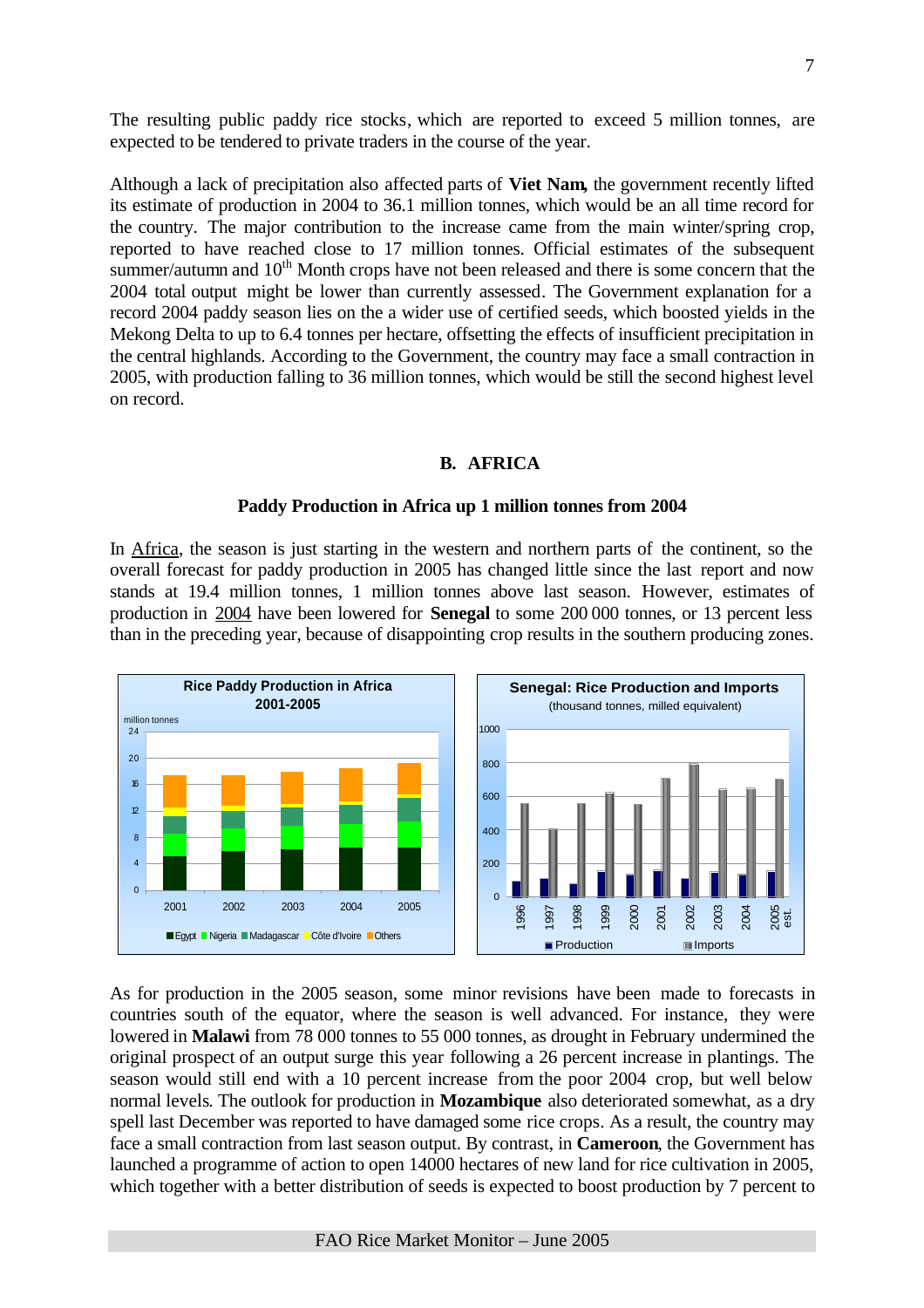75 000 tonnes. **Madagascar** is also expected to reap a bumper crop of 3.4 million tonnes this season, unchanged from last report. With the arrival of the rains in April/May, the 2005 paddy season has just commenced in Egypt and in western African countries. In **Egypt**, the sector is foreseen to keep responding positively to high prices, although the increase would have to rely mostly on productivity gains, given existing restrictions on planting. Production forecasts for **Nigeria**, although still very tentative, have been raised, and now point to a 14 percent increase from last year to 4 million tonnes, reflecting expectations of continued government support, especially through the distribution of subsidized fertilizers and seeds appears to have had positive impacts. However, locusts remain a concern in **Burkina Faso, Gambia** and **Guinea**.

#### **C. Central America and the Caribbean**

#### **Only a partial recovery in production expected in 2005**

With the new rainy season starting in April-May in large tracts of Central America and the Caribbean, planting of the main paddy crops is already well advanced in the sub-region. Overall, production in 2005 is anticipated to rise by 7 percent to 2.5 million tonnes, reflecting an expected production rebound in **Cuba, the Dominican Republic, Mexico** and **Panama**, with little change anticipated in the rest of the region. Based on current expectations, however, the rise will not be sufficient to sustain a full recovery from the 2004 drought induced shortfall.

Among the most affected countries, **Cuba** has continued to report scanty precipitation in the major rice producing areas, even though May marks the end of the dry period. Although the production forecast in 2005 has been lowered to 650 000 tonnes, it remains 40 000 tonnes higher than the poor 2004 outcome.

Rainfall in April was also below normal in **El Salvador**. Under the sponsorship of the Ministry of Agriculture, rice producers recently reached an agreement with millers and processors over the price they would receive for their paddy, of US\$ 249 - 286 per tonne, depending on the quality.

By contrast, abundant rainfall was reported in April in the **Dominican Republic**. According to the latest statistics from the Central Bank, production in 2004 actually dropped to less than 580 000 tonnes, following a contraction in both area and yields. Based on the Ministry of Agriculture target in March, rice plantings could again fall in 2005, but a sharp improvement of yields is anticipated to lift production by 10 percent.

Prospects are also positive in **Mexico**, where production is expected to reach 296 000 tonnes, 7 percent above the revised 2004 output estimate and the highest level since 2000.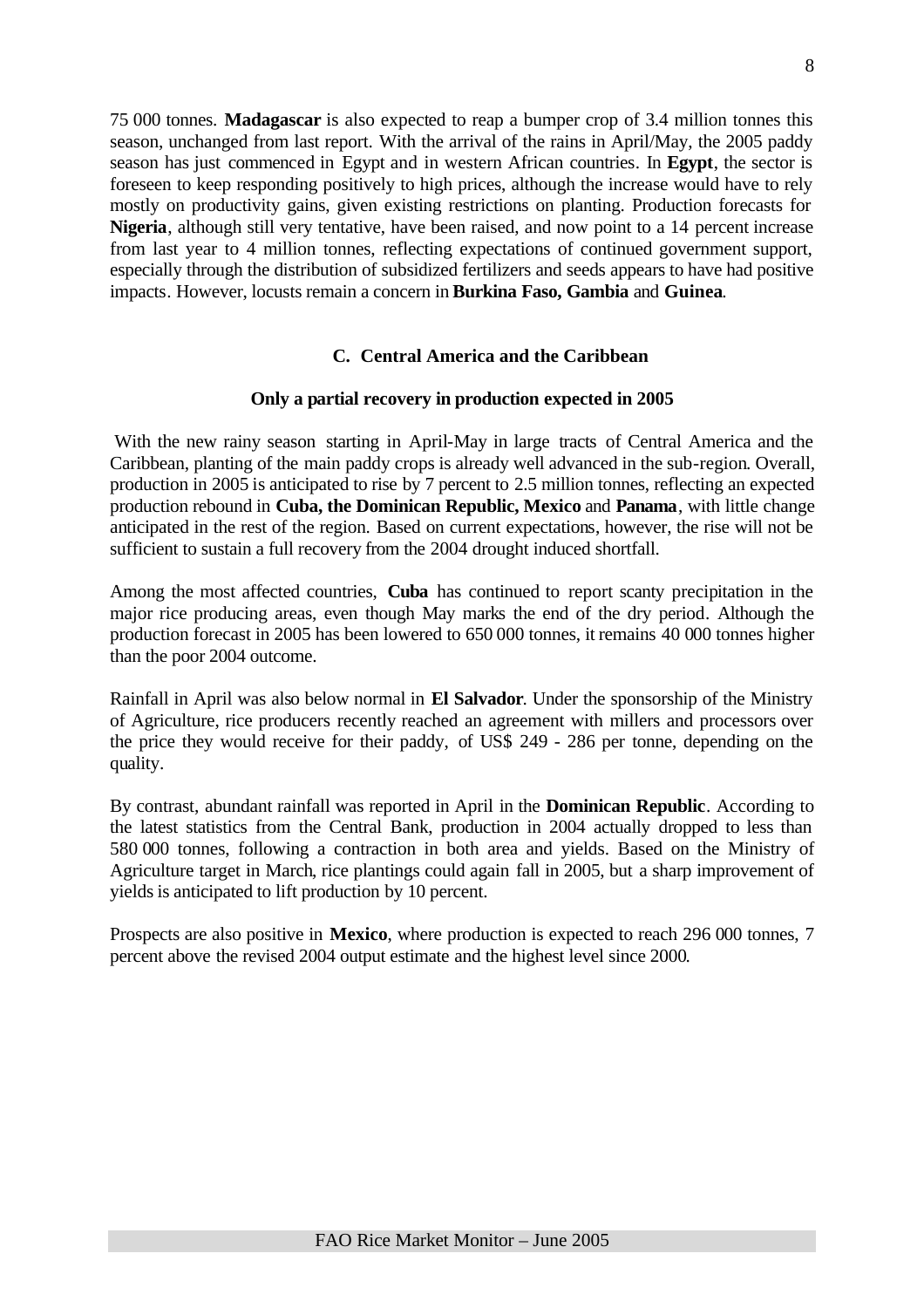#### **D. South America**

#### **Production in South America set to rise by 4 percent in 2005**

Crops are already at the harvest stage in the southern part of the continent. Although drought problems have been reported in the region, indications over the size of the harvests point to a 4 percent overall increase in production to 23.9 million tonnes. The bulk of the increase mainly reflects expected increases in **Brazil, Ecuador, Peru** and **Venezuela** while a modest contraction is anticipated in **Guyana and Uruguay.**



In South America, **Argentina** has virtually harvested all its paddy fields. According to the Ministry of Agriculture, the weather conditions were extremely favourable, enabling producers to reap close to 6.5 tonnes of paddy per hectare, offsetting a decline in plantings. As a result, production this season is anticipated to match the 2004 performance.

The season is less advanced in **Brazil**, although, according to CONAB fourth crop survey, 65 percent of all paddy fields had been harvested by April.

Notwithstanding less irrigation water was available this season, a 6 percent increase in plantings was reckoned to have sustained growth in production in 2005. As a result, paddy output this year is officially set to reach an all time high of 13.2 million tonnes, up from a previous forecast of 12.6 million tonnes and 3 percent more than last season.

By the end of April, **Chile** reported to have harvested 35 percent of its crop, which was affected somewhat by low temperature at the panicle development stage. Nonetheless, the government is expecting production in 2005 to remain close to the 120 000 tonnes level harvested last season.

Flooding problems were again reported in **Ecuador** last May, which caused the loss of some 1600 hectares of rice just about to be harvested. Production in 2005, however, is still forecast to recover from the even more serious setbacks of last year reaching 1.2 million tonnes, compared with 1.1 million tonnes in 2004.

In **Guyana**, the floods that hit the country in January and February were confirmed to have caused damage to rice crops this season. In addition, the heavy rainfall and the reduced sunlight hours also depressed yields. Some of the losses are expected to be recouped over the secondary rice crop, as the Government has promised to provide assistance to producers through the provision of seeds, fertilizers and mechanical services. Overall, the outlook for production remains at 440 000 tonnes, down from 500 000 tonnes last year.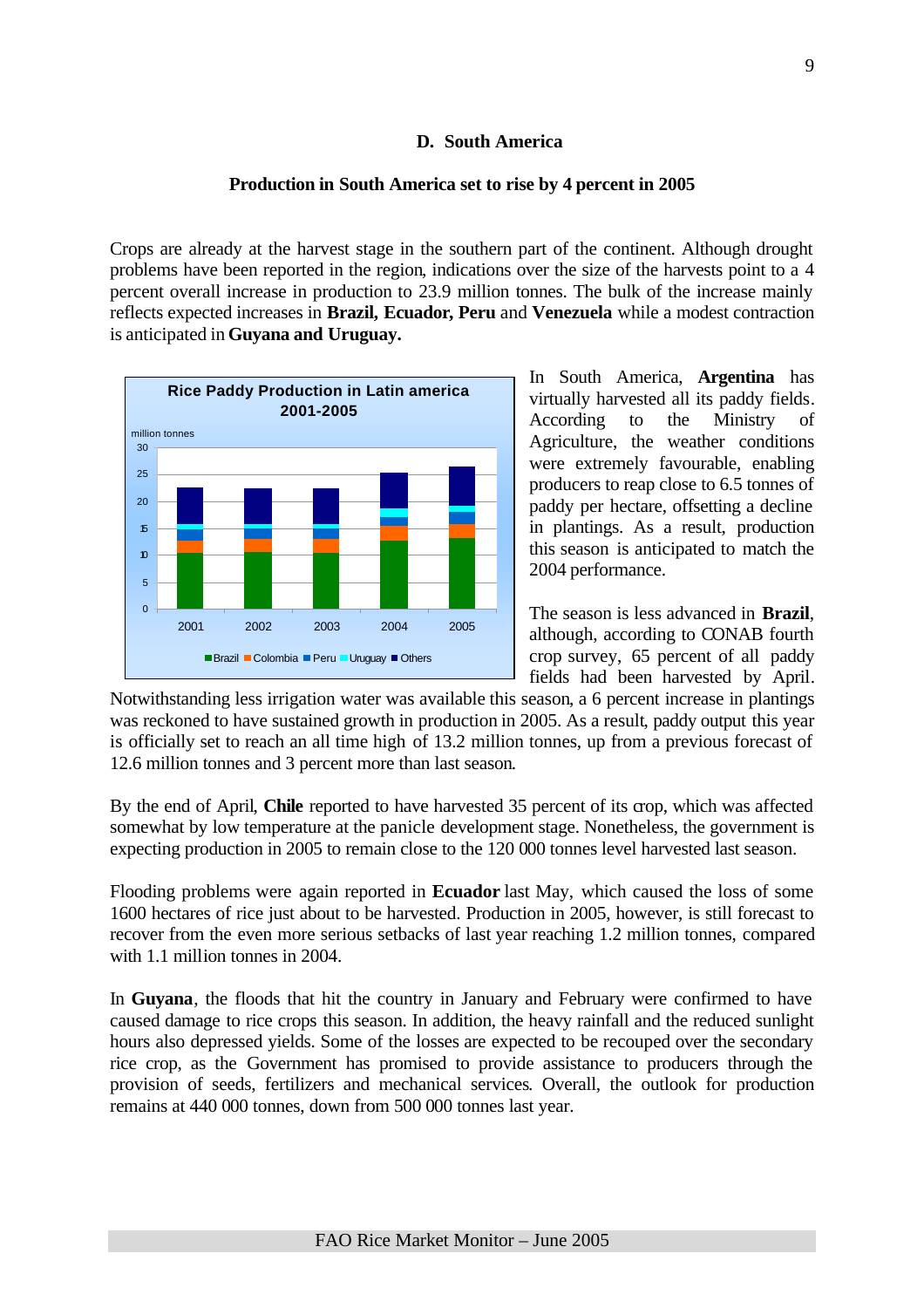**Paraguay** reported an 8 percent increase in the area under irrigated rice in 2005. Accordingly, FAO has raised its estimate of production this season to 142 000 tonnes, or 9 percent above last season.

The drought conditions that were constraining plantings early this year in **Peru** appeared to have been dissipated, permitting farmers to seed their fields. As a result, production forecast for 2005 has been raised to 2.2 million tonnes, 21 percent more than the poor output of last season. In early May, the country announced the establishment of a National Rice Council, composed of all the principal stakeholders, including the major players in the rice supply chain, from seed suppliers to millers, as well as representatives from the public sector. In the same period, the Government agreed to establish financial mechanisms to reduce the risk faced by producers and to assist them in the commercialization of paddy.

Despite reports of insufficient rainfall late last year followed by low temperatures in January and February, the official estimate of production in **Uruguay,** stands at 1.215 million tonnes this



season, which would be only slightly below the excellent outturn of last year. The estimate was drawn when 73 percent of the area under rice had been harvested.

In **Venezuela**, the government recently released the production figures for 2004, at 989.5 thousand tonnes, much higher than previously estimated. This would imply that the programmes launched by the government in recent years to sustain the sector have been extremely successful. Based on the continuation of government support, the FAO production forecast for 2005 has been revised from 750 000 tonnes to 1.2 million tonnes.

### **E. Rest of the World**

#### **Paddy production anticipated to fall in Australia, the United States and the EU**

The latest USDA forecast for production in the **United States,** which was released in June, has been raised by 300 000 tonnes to 10.2 million tonnes. Although this would be 2.5 percent less than in 2004, it would still be the second highest performance on record. The decline from last year reflects expectations of less buoyant yields, set to reach 7.6 tonnes per hectare, in paddy terms.

Drought has continued to take its toll on producers in **Australia**, where the season was just concluded. According to ABARE's June estimates, production in the country, which is highly concentrated in the State of New South Wales, should hover around 345 000 tonnes in the current season, 36 percent lower than the already poor crop harvested in 2004. Following four years of poor precipitation, the allocation of water for irrigation had to be severely reduced. Cold temperatures in February also affected yields. The Government recently announced the introduction of a drought relief scheme that would give producers some income support for two years under subsidized interest loans of up to A\$ 100 000.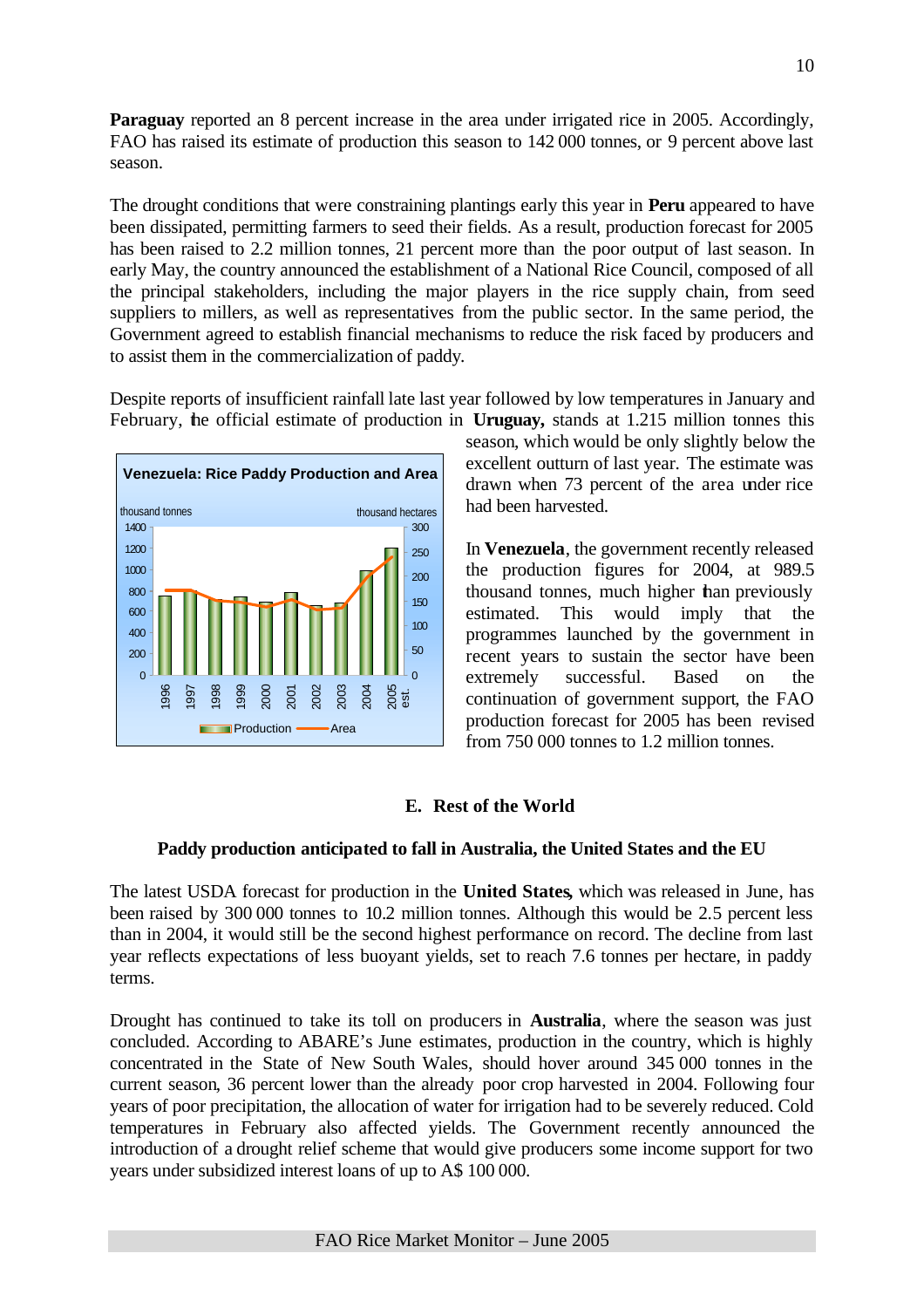As of September 2004, the **European Union** (EU) implemented a new policy regime for rice, which introduced much higher direct payments while lowering the official procurement price level. The new policy is not envisaged to have a major impact on the level of production in 2005, which is forecast to reach 2.76 million tonnes, slightly down from a 2004 estimate of 2.84 million tonnes. The slight anticipated fall is mainly on account of the prevailing drought in Portugal and Spain, but also of less buoyant yields in Italy.

#### **II. INTERNATIONAL TRADE IN RICE**

#### **Trade in rice forecast to fall for the third year in a row**

Mainly reflecting the new estimates of production, trade forecasts in 2005 have been lowered slightly compared with the last report to some 25.5 million tonnes, which would be 2.8 percent less than in 2004. If confirmed, 2005 would mark the third consecutive decline in rice trade from the record reached in 2002. The revision in the 2005 trade forecast reflects a less optimistic outlook for exports by Argentina (-90 000 tonnes), Australia (-90 000 tonnes), mainland China (- 700 000 tonnes), Japan (-200 000 tonnes), Myanmar (-100 000 tonnes) and Thailand (-300 000 tonnes), which more than offset improved prospects for India (+900 000 tonnes), Cambodia  $(+40,000)$  tonnes), Egypt  $(+100,000)$  tonnes), United States  $(+200,000)$  tonnes) and Uruguay (+40 000 tonnes).

 As for imports in 2005, downward revisions were made principally for Benin (-77 000 tonnes), Costa Rica (-64 000 tonnes) Indonesia (-500 000 tonnes), Saudi Arabia (-50 000 tonnes), Singapore (-50 000 tonnes) and Turkey (-151 000 tonnes), while the 2005 forecasts were raised for Brazil  $(+81,000)$  tonnes), Cuba  $(+100,000)$  tonnes), Iraq  $(+100,000)$  tonnes) and the Philippines (+500 000 tonnes).

#### **A. EXPORTS**



#### **Lower rice exports from China and Thailand behind the contraction of world trade**

The anticipated contraction in world rice trade in 2005 should result from much smaller exports by **Thailand**, but also from **China** (mainland), which are likely to face supply constraints. By contrast, larger rice volumes are anticipated to be shipped this year by **Egypt**, **India**, **Myanmar, Pakistan, Uruguay** and the **United States**. Although exports from **Viet Nam** are expected to change little, the country is foreseen to remain the second largest exporter behind Thailand.

Reflecting the disappointing 2004 production outcome, **Thailand** is

anticipated to cut exports from the 10.1 million tonne record shipped last year, to a more normal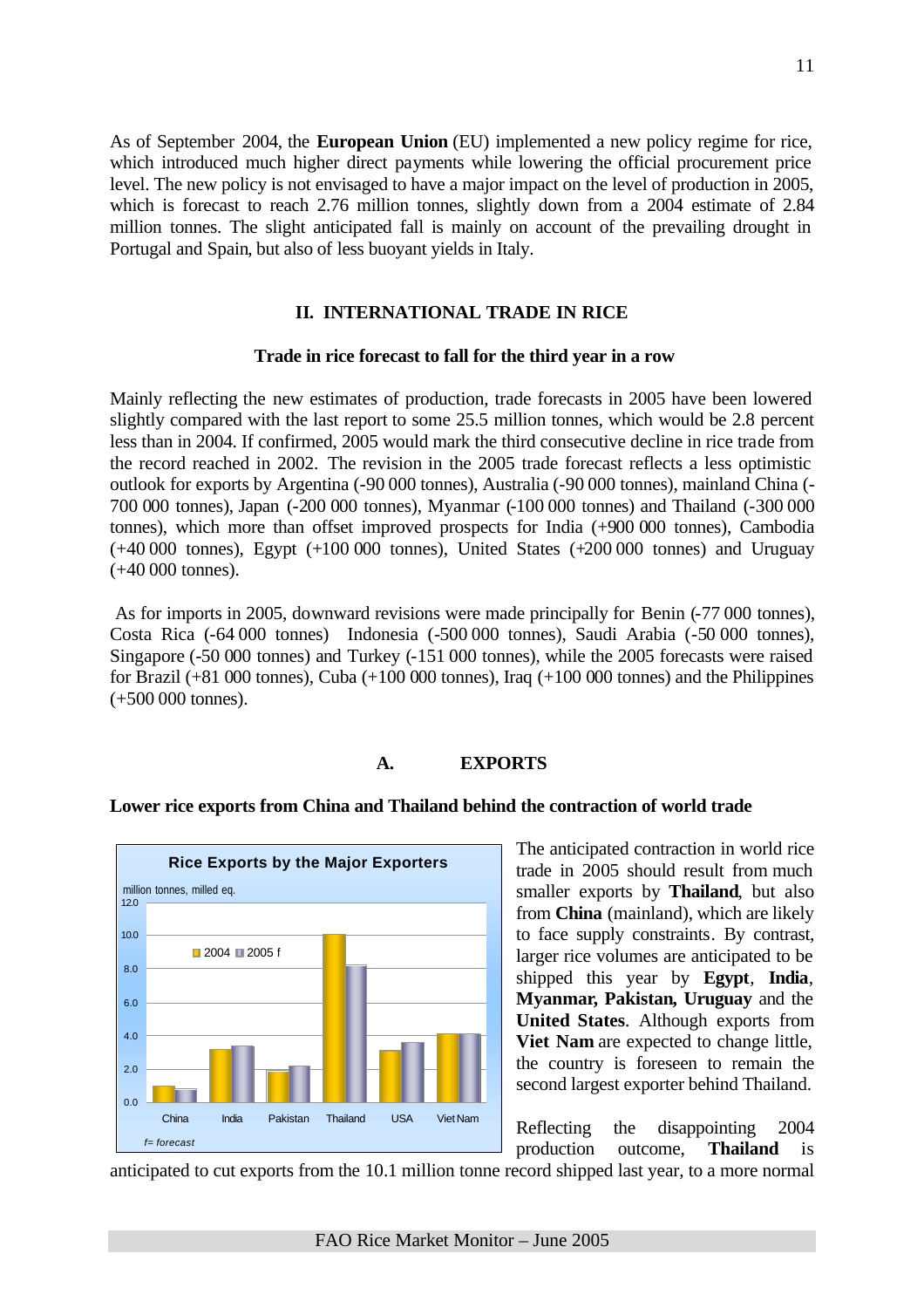level of 8.2 million tonnes. In recent months, traders in the country have been complaining over the high domestic prices resulting from the Government procurement scheme, which were hindering their ability to compete internationally. However, given the downgrading of production estimates in 2004, government intervention would appear rather opportune, especially if public stocks are to be released later in the course of the year to help prevent a sudden tightening of supplies.

Despite improved supply prospects, **China** (**mainland**) is maintaining a low profile in rice trade and exports, which remain under the sole authority of the Government are expected to fall to 700 000 tonnes, compared with 900 000 tonnes in 2004. In the first four months of the year, the volume of rice shipped, at 237 400 tonnes, was already 67 percent less than in the corresponding period in 2004. Nonetheless, China's exports for the whole year, although forecast at less than half the levels prevailing between 1998 and 2003, are still anticipated to surpass imports. Thus, the country is anticipated to maintain a small rice net-exporting position in the current year.

Smaller sales are likely to be made by the **Dominican Republic** and **Guyana**, in the light of the poor paddy crops they gathered in 2004.

Shipments from the **EU**, which were reported to have reached 255 400 tonnes in 2004, are anticipated to fall somewhat, although much will depend on the amount that the Union will dispatch in the form of food aid.

By contrast, exports prospects are positive for **India**. Sales from the country in both 2004 and 2005 are now gauged at 3.2 million tonnes and 3.4 million tonnes respectively, much higher than previously estimated and consistent with the more buoyant official estimates of production in the previous two seasons. Despite the cancellation of subsidized rice sales for export since mid-2003, relatively high world prices have allowed Indian traders to maintain brisk sales especially to the traditional parboiled rice markets.

Although sales through the government agency remained subdued, **Myanmar** was recently reported to have allowed private entrepreneurs to export their own-grown rice. The move may boost shipments to around 200 000 tonnes, above the poor performance in 2004 when exports were restricted to prevent domestic prices from soaring.

**Pakistan** is expected to ship 2.15 million tonnes of rice in 2005, following the bumper 2004 paddy season, although heavy rains in April were reported to have damaged rice stored in the open. In the first quarter of the year, the country had already raised shipments, in particular of non-basmati rice, by close to 80 percent. Trade might be further underpinned by the recent reversal of the hike in duties in the East African Union (Uganda, Tanzania and Kenya) from the rate of 75 percent, which had become effective in February 2005, back to the previous rate of 35 percent. The measure, announced on 23 May, also set to maintain the 35 percent duty up to May 2007.

Prospects for shipments from the **United States** in 2005 have improved, reflecting a weakening of domestic prices and the opening of the Iraq market for the first time since the application of the UN trade embargo in August 1990. According to the revised estimate, they could reach 3.55 million tonnes, 15 percent more than in 2004 and a near record level. On the policy side, the country is currently engaged in a debate concerning the ratification of the CAFTA-DR regional agreement (signed in August 2004 between Costa Rica, the Dominican Republic, El Salvador,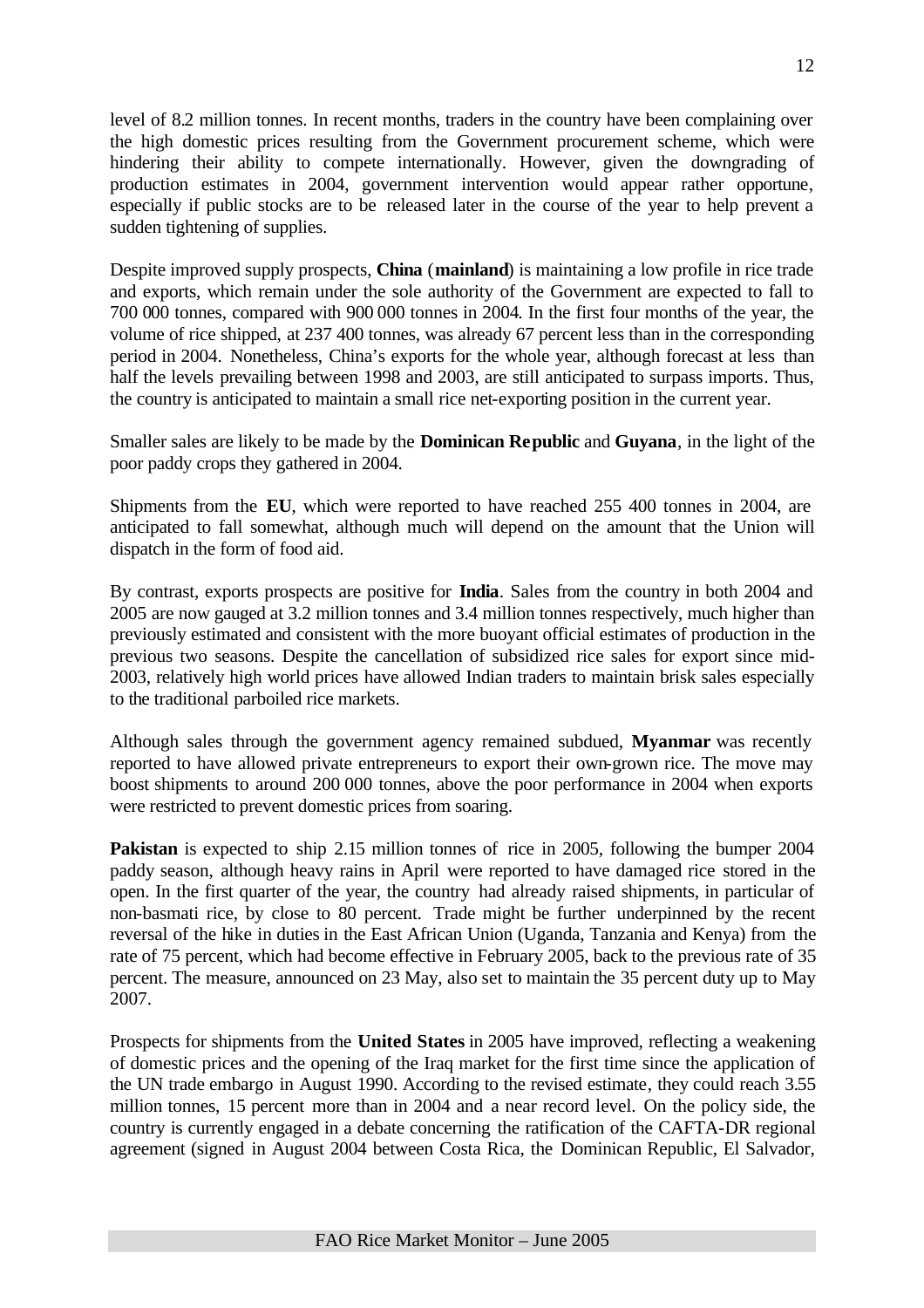Guatemala, Honduras, Nicaragua and the United States) by the United States Congress this summer.

Exports from **Egypt** and **Uruguay** could also increase. In the first quarter, **Egypt** had already managed to sell 326 000 tonnes of rice, up 57 percent from the level exported between January and March 2004. As a result, the country is now anticipated to ship 850 000 tonnes, 100 000 tonnes more than last year.

| <b>Egypt: Rice Exports by Quarters</b> |       |       |                                      |        |  |  |  |  |  |
|----------------------------------------|-------|-------|--------------------------------------|--------|--|--|--|--|--|
|                                        | 2002  | 2003  | 2004                                 | 2005   |  |  |  |  |  |
|                                        |       |       | (thousand tonnes, milled equivalent) |        |  |  |  |  |  |
| Quarter                                | 98.1  | 178.6 | 207.5                                | 326.0  |  |  |  |  |  |
| $2nd$ Quarter                          | 115.5 | 145.8 | 157.8                                | n. a.  |  |  |  |  |  |
| $3rd$ Quarter                          | 81.9  | 86.9  | 173.6                                | n. a.  |  |  |  |  |  |
| $4th$ Quarter                          | 177.0 | 167.3 | 231.4                                | n. a.  |  |  |  |  |  |
| <b>TOTAL</b>                           | 472.5 | 578.6 | 770.3                                | 850.0F |  |  |  |  |  |

n.  $a = not available$ 

F= FAO estimate

Source: USDA

**Uruguay** is also foreseen to step up shipments from 600 000 tonne in 2004 to 740 000 tonnes in 2005, although the country may need to access new markets outside of the region, given the abundance of supplies in Brazil, its major market.

Among the other major exporters, **Viet Nam** is foreseen to replicate the excellent export performance of last year. The Government, however, recently announced that it would not allow any firm to sign export contracts once an overall 3.8 million tonnes had been committed, although this ceiling could be later changed. In addition, the Government restricted rice trading firms' access to subsidized credit, a move reported to be hindering their ability to purchase rice from farmers. Despite these measures, FAO has maintained its export forecast for the country at 4.1 tonnes, based on the reported 2004 record paddy crop and lively export activity in the first quarter of the year.

On the other hand, sales from **Australia** are forecast to remain in the order of 60 000 tonnes, almost unchanged from the revised official export estimate in 2004. Before 2002, when drought problems started constraining production, the country exports hovered around 600 000 tonnes.

### **B. IMPORTS**

#### **Much of the contraction in global imports to reflect smaller rice flows to Africa and South America**

Much of the forecast decline in world trade this year would reflect a retrenchment of imports by some of the traditional rice importers, which succeeded in boosting production in the past few years. These include **Indonesia, the Islamic Republic of Iran, Nigeria** and **Brazil**. By contrast, production setbacks in **Bangladesh** and the **Philippines** are anticipated to result in increasing shipments to those countries.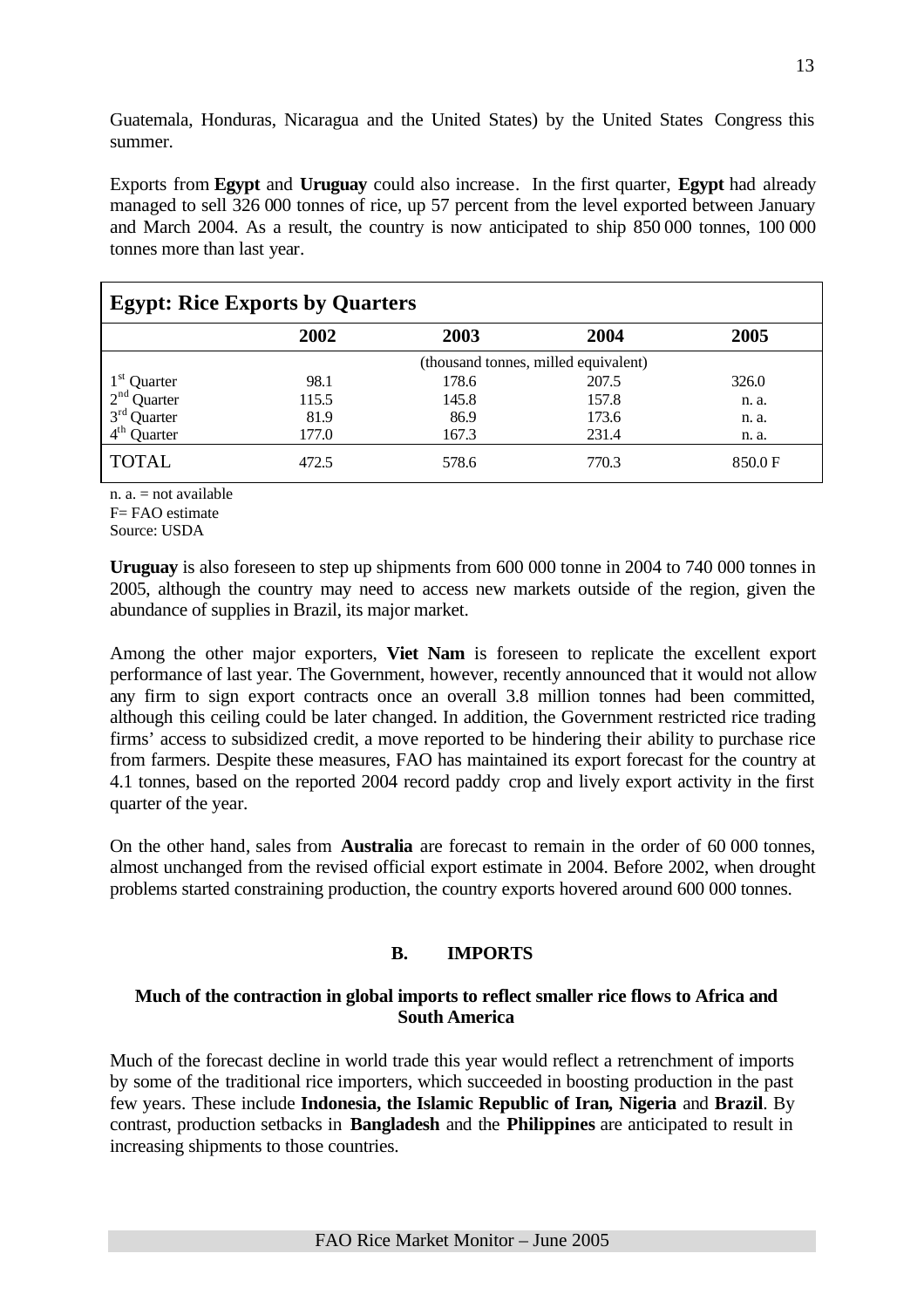

Overall, imports of rice by Asian countries are expected to amount to some 11.8 million tonnes, virtually unchanged from last year. At the single country level, however, **Bangladesh** is expected to take 1 million tonnes, or 200 000 tonnes more than in 2004, in an attempt to keep domestic prices from rising. Similarly, shipments to the **Philippines** are foreseen to increase by 600 000 tonnes to 1.6 million tonnes, the highest level since 1998. Following drought problems which affected production in the first half of the year,

the National Food Agency, the trading agency responsible for rice trade, already contracted large purchases in an attempt to avert a supply shortfall. The Government is now in the process of negotiating an extension until 2012 of its right to maintain quantitative restrictions on rice imports, which expires in June 2005. In exchange, the country is offering to widen its minimum access quota from 238 940 tonnes to 350 000 tonnes. So far, seven out of nine WTO partners involved in the negotiations have agreed on the terms of the extension. Rice purchases by the **Republic of Korea** and **Turkey,** could also increase somewhat. In the rest of the region, most countries are foreseen to cut theirs. This would be particularly the case of **mainland China**, which already recorded a 29 percent contraction in deliveries between January and April from the corresponding period in 2004. Imports by the **Islamic Republic of Iran** and **Sri Lanka** are also likely to decrease, reflecting satisfactory domestic supply conditions this year**.** Overall deliveries to **the Democratic Republic of Korea** are set to decline somewhat this year, mainly reflecting diminishing flows of food aid to the country**.** According to the latest official forecasts, **Saudi Arabia** could take 750 000 tonnes this year, down from an estimated 900 000 tonnes in 2004. .Pending the lifting in June of a prevailing ban on rice imports, shipments to **Indonesia** are forecast at 700 000 tonnes, unchanged from the revised estimate in 2004. Should the prohibition be extended, they could be even smaller.

The bulk of the trade reduction this year is expected to stem from falling deliveries to Africa, now expected to approach 8 million tonnes, 600 000 tonnes less than last year. The contraction reflects an anticipated cut in imports by **Nigeria**, consistent with the expansionary production policy promoted by the Government, which has targeted 2006 to achieve rice self-sufficiency. However, should the Government become adamant about banning imports next year, imports might surge by the end of the year, as traders may attempt to pre-empt the move by hoarding supplies. Deliveries to **Benin, Kenya, Madagascar** and **South Africa** are also foreseen to be smaller this year.

In Central America and the Caribbean, the production shortfall in **Cuba** is expected to trigger a larger rice inflow to the country this year, of the order of 700 000 tonnes. **Mexico**, should maintained imports around 540 000 tonnes. On the other hand, purchases by **Costa Rica** and **Nicaragua** have been officially forecast to fall. Similarly, generally good crop prospects are likely to result in smaller deliveries to **Brazil**. Farmers in the country have recently engaged in protests against rice flowing unrestricted from Mercosur countries, in the light of the large supplies currently available in the country and falling domestic prices.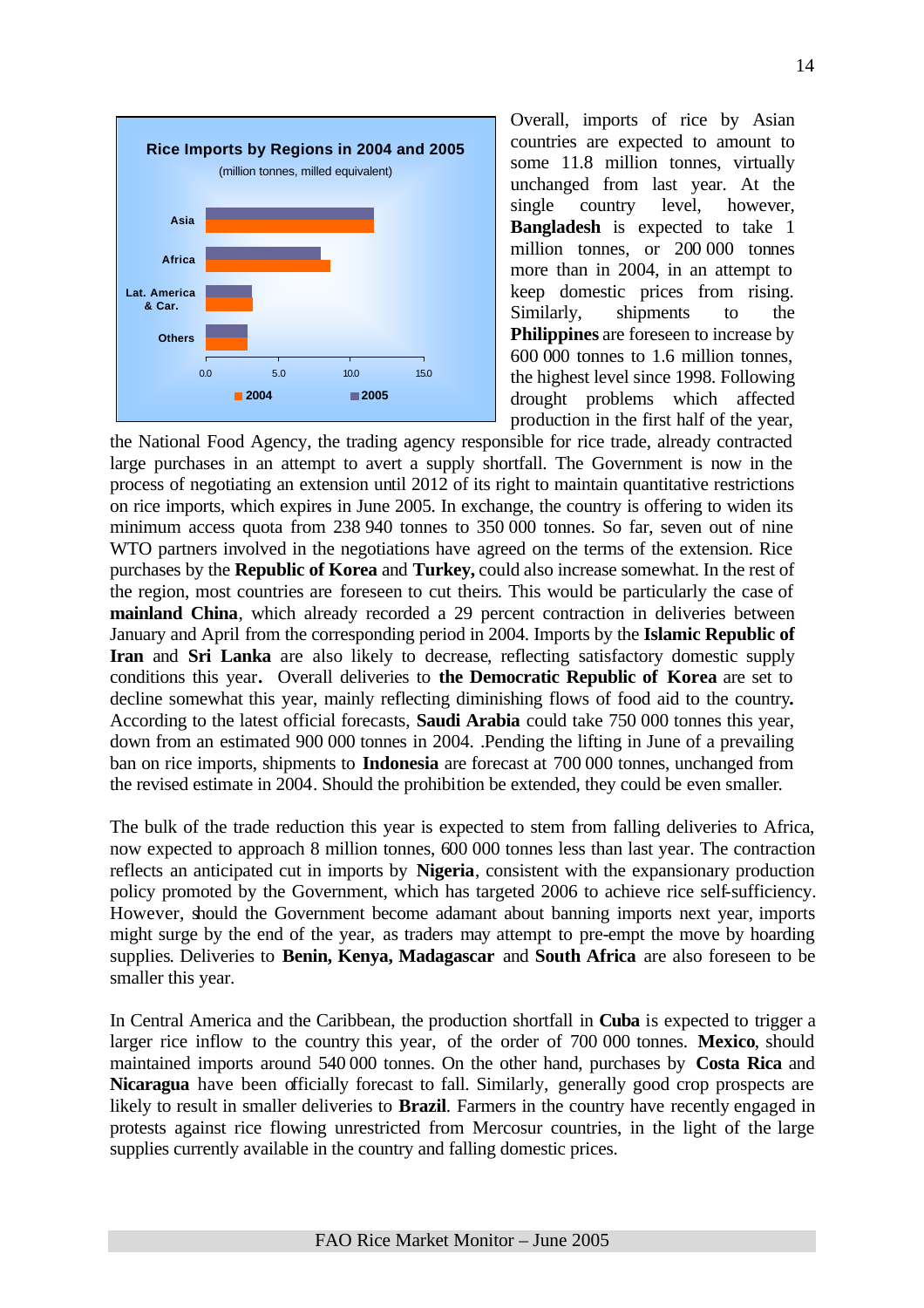In the rest of the world, the **United States** is envisaging a small contraction in purchases, while the implementation of the new tariff structure in the **EU** might boost them to a record 900 000 tonnes.

#### **III. CLOSING RICE INVENTORIES**



#### **Stocks at the close of the 2004 season still falling**

Reflecting changes in the 2004 production estimates, global rice inventories at the close of the 2004/05 crop seasons have been raised by 400 000 tonnes and are now assessed at 97.1 million tonnes, down from an opening level of 105 million tonnes. If confirmed, this would be the lowest level of world rice stocks in the decade, resulting in a stock-toutilization ratio of 23 percent. About half of the 8 million tonne cut in global rice inventories would be on account of China, where production would still fall short of domestic utilization. Rice

stocks are also likely to be depleted in **Bangladesh**, **India** and **Indonesia**, as well as in **Thailand** and **Nigeria**. On the other hand, number countries are expected to raise theirs, in particular **Brazil**, the **Philippines** and the **United States**.

As for the size of the rice stocks at the close of the seasons ending in 2006, rice production, as currently foreseen, would not be sufficient yet to meet the anticipated effective consumption. As a result, stocks are again set to decline. However, with crops in some of the major paddy producers still at the planting stage, this is still subject to much uncertainty.

#### **IV. INTERNATIONAL RICE PRICES**

#### **V. World rice prices under temporary downward pressure**

With growing supplies from the secondary rice crops becoming available in several of the major producing countries, international rice prices have experienced some downward pressure since March, with the FAO all Rice Index falling from 107 in February to 106 in March and April. Because the quotation for Indian IRRI rice, 25% broken became again available in May, this was re-introduced in the computation of the index, resulting in a sudden decrease to 103 of the FAO Price Index value, which, otherwise, would have averaged 105. Prices continued to slide in June, with the index reaching 102. The incorporation of the Indian rice quotation also tended to depress the low quality rice price sub-index, which had been showing particular strength since the beginning of the year. Prices of rice from United States remained under downward pressure, reflecting large supplies still available from the 2004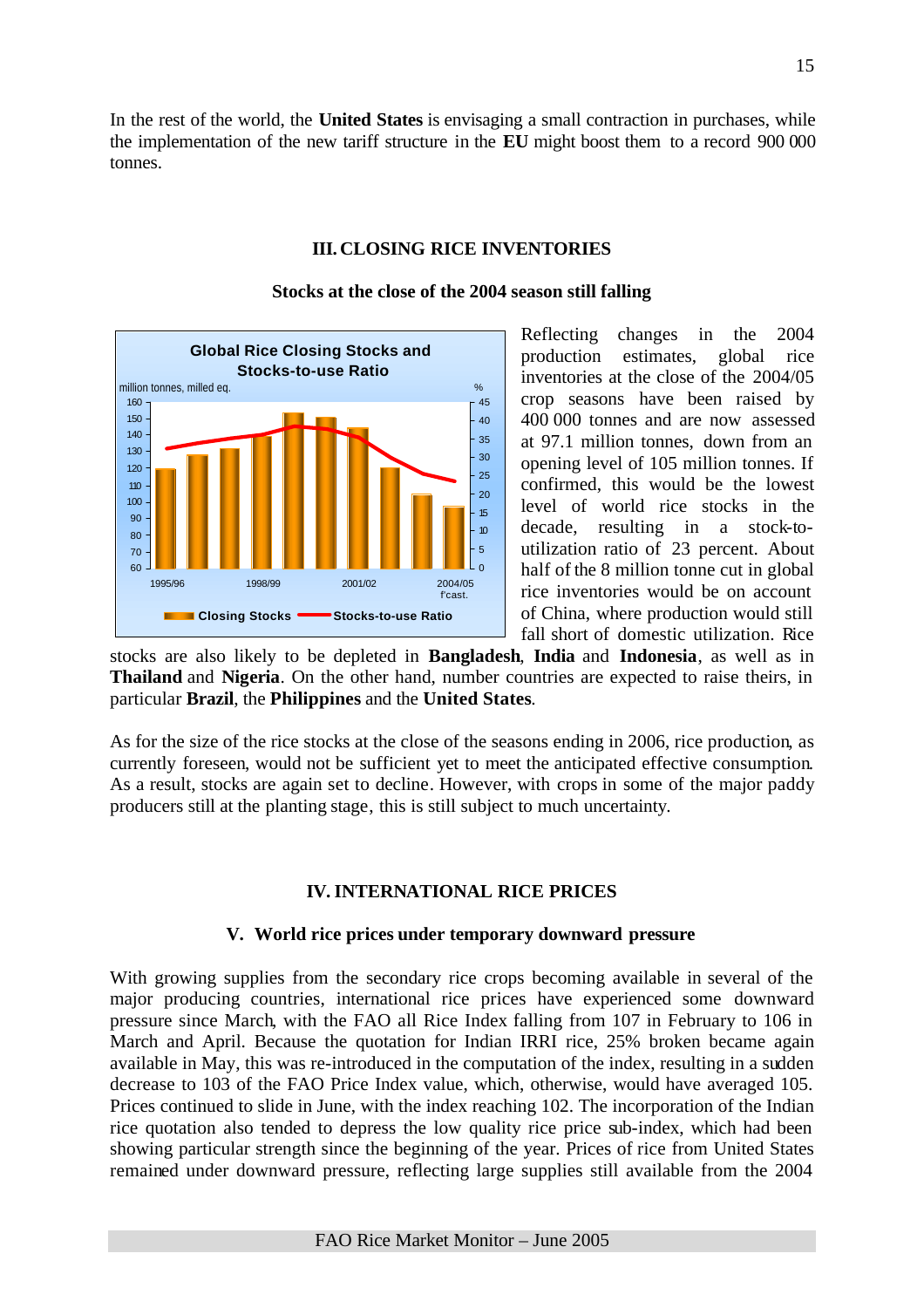crop. Although, sizeable sales to Central America and the Caribbean and to Africa slightly lifted the US long grain milled rice N.2.4% quotations to US\$ 318 per tonne in May, it fell



back to US\$ 316 per tonne in the first two weeks in June, US\$ 14 and US\$ 8 below the January and February average and US\$ 113 per tonne lower than the quotation of June 2004. Thai export prices faltered somewhat in May and early June, with the Thai 100 B price falling from US\$ 300 per tonne in April to US\$ 298 per tonne in May and to US\$ 292 per tonne in the first two weeks of June. The drop reflected limited purchasing interest, as Thai prices exceeded those prevailing in competing markets, but also weakening of the local currency against the US\$. However, the slide was contained by the launching of a new Government buying schemes for the secondary rice crop.

International prices of the lower quality rice also tended to lose ground reflecting a weakening of demand by African countries and renewed competition from Indian rice. Low quality Indica rice tended to be quoted lower in May at all origins, including Pakistan, Thailand and Viet Nam. On the Japonica rice market, short export availabilities reinforced Australian Calrose prices, while US medium rice prices remain subdued. The price index for aromatic rice also pointed to a weakening of market conditions, reflecting in particular the slide in the prices of Thai fragrant rice and of Indian Basmati, while Pakistan Basmati prices remained stable between April and June.



Despite the recent price weakness, market fundamentals still point to a relative tight supply and demand balance, especially in the light of reduced export supplies in Thailand, China and Australia. On the other hand, large crops in key importing markets in South East Asia and South America will have a negative bearing on rice quotations in the coming months. In particular, an extension of the import ban by Indonesia and dwindling demand by African countries are weighting negatively on the market. Against this backdrop, prices are expected to be particularly sensitive to developments regarding crops, for instance in connection with the coming monsoon in south Asia or drought conditions in the Pacific, but also to changes in policies in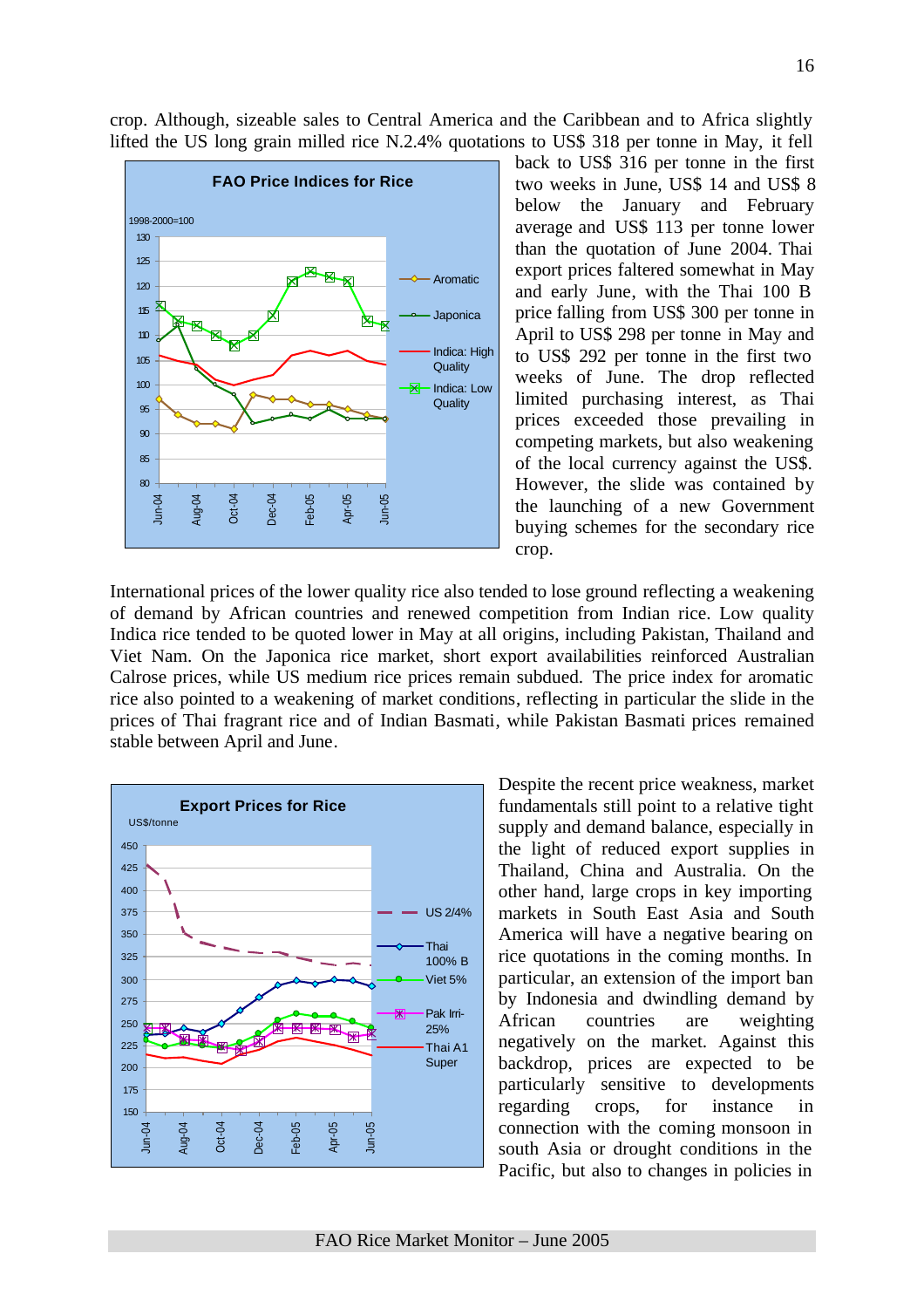major importing or exporting countries. In this connection, Thailand and Viet Nam were recently reported to have agreed to adopt a joint strategy to prevent prices from falling. Attempts to establish collaboration among major exporters were already pursued in 2002. The agreement may also signal that the large rice inventories owned by the Thai Government will not be released on the market unless international rice quotations strengthen.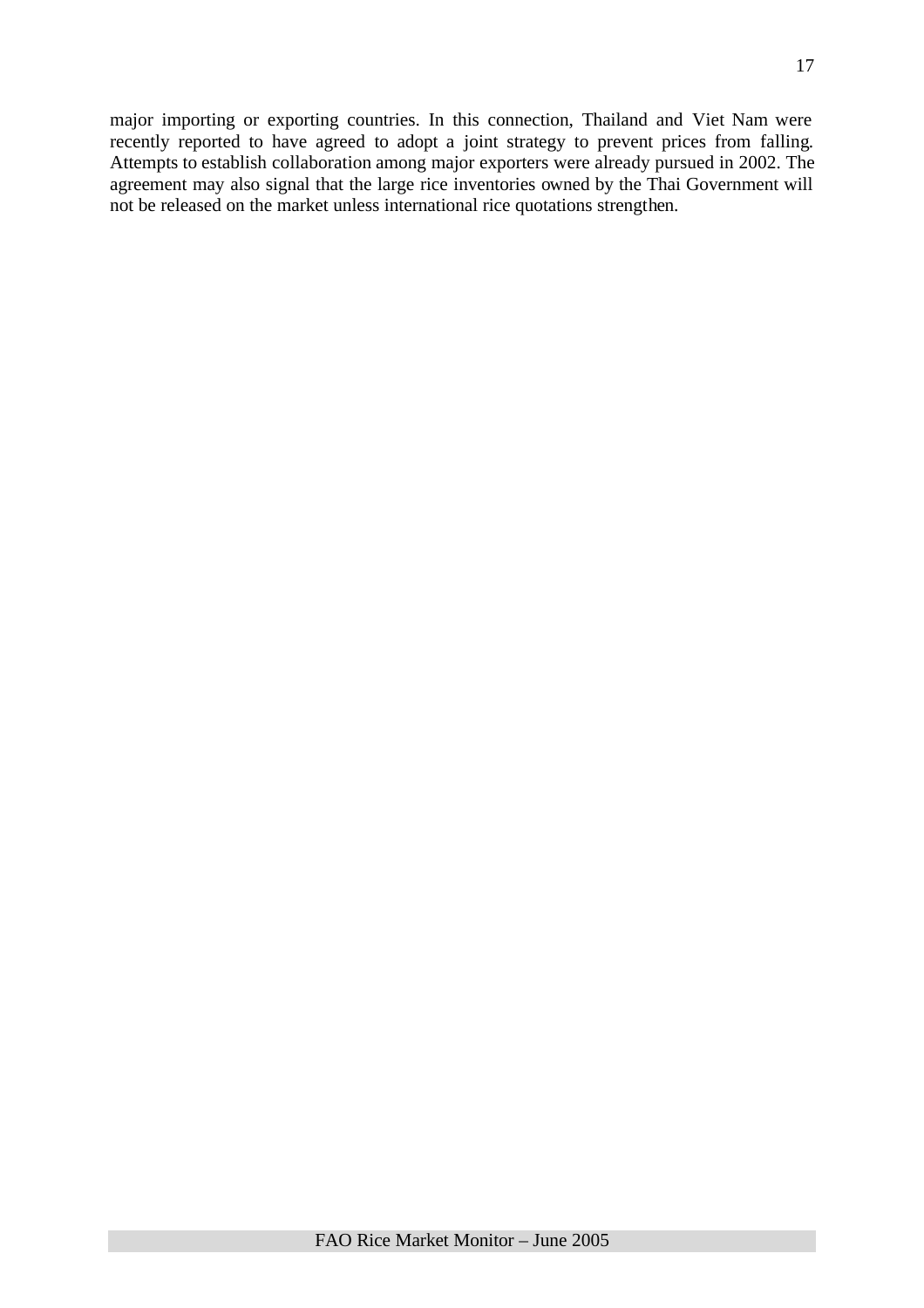|           | <b>FAO Rice Price Indices</b> |     |      |                     |          |                 |  |  |  |  |
|-----------|-------------------------------|-----|------|---------------------|----------|-----------------|--|--|--|--|
|           |                               | All |      | <b>Indica</b>       | Japonica | <b>Aromatic</b> |  |  |  |  |
|           |                               |     | High | Low                 |          |                 |  |  |  |  |
|           |                               |     |      | $1998 - 2000 = 100$ |          |                 |  |  |  |  |
| 2000      |                               | 84  | 84   | 83                  | 83       | 89              |  |  |  |  |
| 2001      |                               | 74  | 74   | 74                  | 76       | 69              |  |  |  |  |
| 2002      |                               | 72  | 73   | 75                  | 67       | 74              |  |  |  |  |
| 2003      |                               | 82  | 79   | 81                  | 82       | 91              |  |  |  |  |
| 2004      |                               | 104 | 101  | 110                 | 104      | 96              |  |  |  |  |
| 2004 June |                               | 109 | 106  | 116                 | 109      | 97              |  |  |  |  |
|           | July                          | 109 | 105  | 113                 | 112      | 94              |  |  |  |  |
|           | August                        | 105 | 104  | 112                 | 103      | 92              |  |  |  |  |
|           | September                     | 102 | 101  | 110                 | 100      | 92              |  |  |  |  |
|           | October                       | 101 | 100  | 108                 | 98       | 91              |  |  |  |  |
|           | November                      | 101 | 101  | 110                 | 92       | 98              |  |  |  |  |
|           | December                      | 103 | 102  | 114                 | 93       | 97              |  |  |  |  |
| 2005      | January                       | 106 | 106  | 121                 | 94       | 97              |  |  |  |  |
|           | February                      | 107 | 107  | 123                 | 93       | 96              |  |  |  |  |
|           | March                         | 106 | 106  | 122                 | 95       | 96              |  |  |  |  |
|           | April                         | 106 | 107  | 121                 | 93       | 95              |  |  |  |  |
|           | May                           | 103 | 105  | 113                 | 93       | 94              |  |  |  |  |
|           | June $*$                      | 102 | 104  | 112                 | 93       | 93              |  |  |  |  |
|           | 2004 Jan.-Jun.                | 105 | 99   | 108                 | 109      | 98              |  |  |  |  |
|           | 2005 Jan.-Jun.                | 105 | 106  | 118                 | 93       | 95              |  |  |  |  |

**Source**: FAO

N.B. - The FAO Rice Price Index is based on 16 rice export quotations. "Quality" is defined by the percentage of broken kernels, with high (low) quality referring to rice with less (equal to or more) than 20 percent brokens. The Sub-Index for Aromatic Rice follows movements in prices of Basmati and Fragrant rice.

\* Two weeks only.

|                  | <b>EXPORT PRICES FOR RICE</b> |           |             |      |       |                     |     |              |           |                |          |  |
|------------------|-------------------------------|-----------|-------------|------|-------|---------------------|-----|--------------|-----------|----------------|----------|--|
|                  |                               | U.S. 2/4% |             |      |       |                     |     | Thai         | U.S. 2/4% |                | Thai     |  |
|                  | Thai                          | Long      | <b>Viet</b> | Thai | India | <b>Viet</b>         | Pak | A1           | Medium    | Pak            | Fragrant |  |
|                  | $100\%$ B                     | grain     | 5%          | 25%  | 25%   | 25%                 | 25% | <b>Super</b> | Grain     | <b>Basmati</b> | 100%     |  |
|                  | 1/                            |           |             |      |       |                     |     | $2\prime$    | 3/        | 4/             |          |  |
|                  |                               |           |             |      |       | US \$/tonne, f.o.b. |     |              |           |                |          |  |
| 2000             | 207                           | 271       | 183         | 172  | 232   | 159                 | 163 | 143          | 289       | 418            | 428      |  |
| 2001             | 177                           | 264       | 166         | 153  | 185   | 148                 | 148 | 135          | 256       | 332            | 275      |  |
| 2002             | 197                           | 207       | 187         | 171  | 140   | 168                 | 159 | 151          | 219       | 366            | 306      |  |
| 2003             | 201                           | 284       | 183         | 176  | 163   | 167                 | 175 | 151          | 310       | 357            | 449      |  |
| 2004             | 244                           | 372       | 224         | 225  | n.a.  | 212                 | 230 | 207          | 420       | 468            | 443      |  |
| 2004             |                               |           |             |      |       |                     |     |              |           |                |          |  |
| June             | 237                           | 429       | 231         | 223  | n.a.  | 225                 | 244 | 215          | 474       | n.a.           | 443      |  |
| July             | 238                           | 413       | 224         | 223  | n.a.  | 215                 | 244 | 211          | 463       | n.a.           | 400      |  |
| August           | 244                           | 352       | 229         | 228  | n.a.  | 220                 | 232 | 212          | 389       | n.a.           | 386      |  |
| September        | 240                           | 341       | 225         | 224  | n.a.  | 216                 | 231 | 207          | 375       | n.a.           | 370      |  |
| October          | 250                           | 335       | 222         | 227  | n.a.  | 211                 | 224 | 205          | 366       | 479            | 382      |  |
| November         | 265                           | 332       | 228         | 242  | n.a.  | 217                 | 220 | 215          | 331       | 457            | 435      |  |
| December         | 280                           | 329       | 238         | 253  | n.a.  | 226                 | 230 | 220          | 331       | 455            | 424      |  |
| 2005             |                               |           |             |      |       |                     |     |              |           |                |          |  |
| January          | 293                           | 330       | 253         | 265  | n.a.  | 243                 | 244 | 230          | 325       | 460            | 433      |  |
| February         | 298                           | 324       | 261         | 269  | n.a.  | 247                 | 245 | 234          | 309       | 453            | 437      |  |
| March            | 295                           | 319       | 258         | 266  | n.a.  | 244                 | 245 | 230          | 310       | 467            | 427      |  |
| April            | 300                           | 316       | 258         | 268  | n.a.  | 245                 | 243 | 226          | 309       | 472            | 417      |  |
| May              | 298                           | 318       | 252         | 263  | 237   | 239                 | 235 | 220          | 309       | 472            | 403      |  |
| June *           | 292                           | 316       | 245         | 257  | 238   | 232                 | 238 | 214          | 309       | 472            | 389      |  |
| $2004$ Jan.-Jun. | 236                           | 394       | 221         | 218  | n.a.  | 207                 | 229 | 203          | 465       | 480            | 487      |  |
| 2005 Jan.-Jun.   | 296                           | 320       | 254         | 264  | 238   | 242                 | 242 | 225          | 312       | 466            | 417      |  |

**Sources**: Jackson Son & Co. (London) Ltd. and other public sources.

1/ White rice, 100% second grade, f.o.b. Bangkok. 2/ White broken rice. 3/ F.A.S. basis. 4/ Basmati ordinary, f.o.b. Karachi.

\* Two weeks only.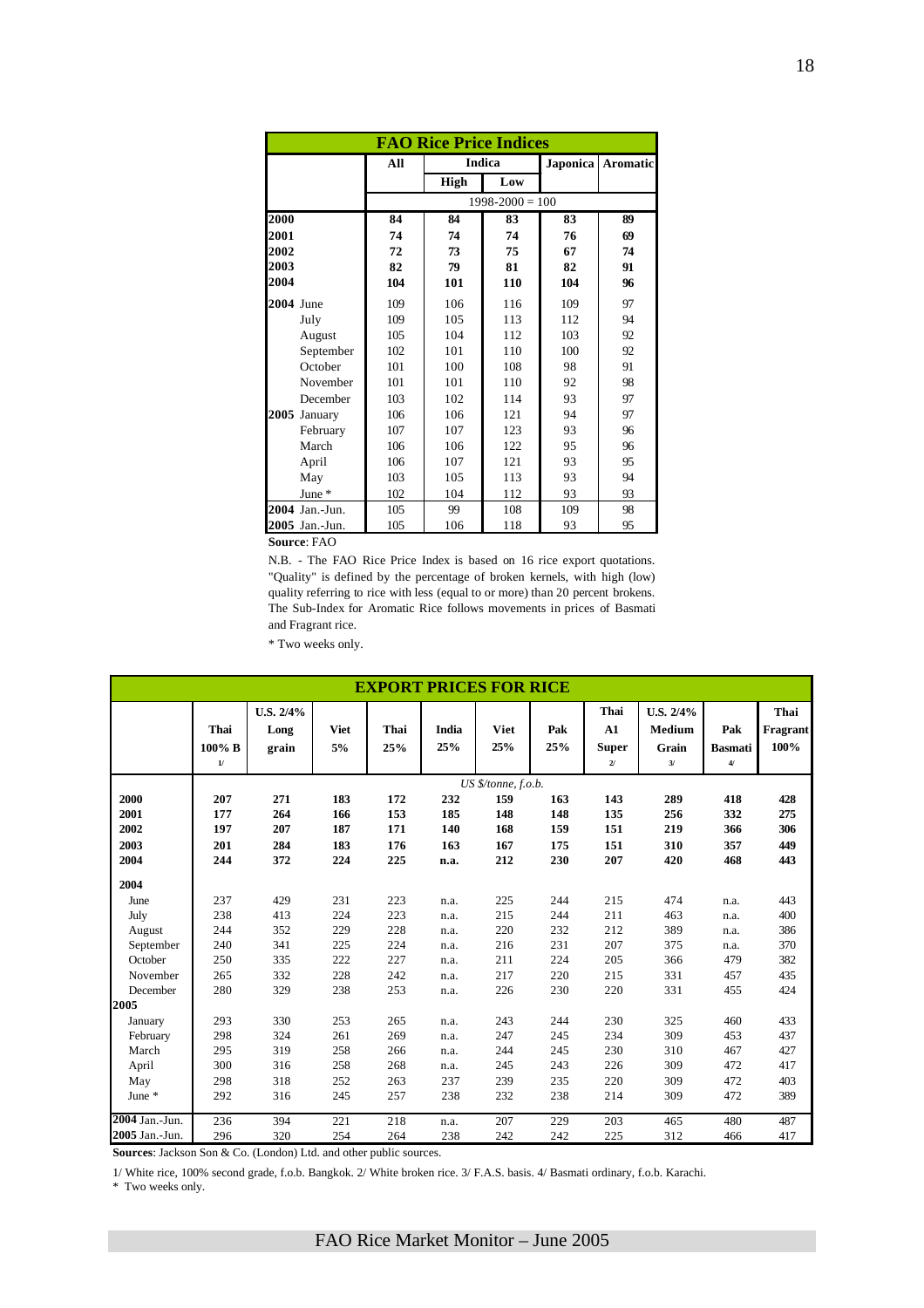| million tonnes<br><b>WORLD</b><br>586.0<br>604.9<br>621.3<br><b>WORLD</b><br>27.6<br>562.8<br>578.8<br>596.1<br>23.2<br>Developing countries<br>Developing countries<br>25.3<br>Developed countries<br>Developed countries<br>23.2<br>26.1<br>4.3<br><b>ASIA</b><br><b>ASIA</b><br>13.5<br>532.8<br>546.8<br>561.5<br>39.3<br>39.8<br>Bangladesh<br>38.0<br>Bangladesh<br>1.6<br>Cambodia<br>4.7<br>4.2<br>4.3<br>China<br>0.4<br>162.3<br>177.5<br>183.6<br>China<br>of which Taiwan Prov.<br>0.1<br>of which Taiwan Prov.<br>2.5<br>1.6<br>1.5<br>1.6<br>Indonesia<br>India<br>132.4<br>130.7<br>133.5<br>Iran, Islamic Rep. of<br>0.9<br>Indonesia<br>52.1<br>54.1<br>53.1<br>0.8<br>Iraq<br>Iran, Islamic Rep. of<br>3.3<br>3.4<br>3.5<br>Japan<br>0.7<br>9.7<br>Japan<br>10.9<br>10.6<br>Malaysia<br>0.6<br>6.0<br>6.7<br>0.9<br>Korea Rep. of<br>6.8<br>Philippines<br>Myanmar<br>23.1<br>23.4<br>24.5<br>Saudi Arabia<br>0.8<br>Pakistan<br>7.3<br>7.5<br>7.8<br>Sri Lanka<br>0.0<br>Philippines<br>14.2<br>14.5<br>14.6<br>3.1<br>2.6<br>3.0<br>8.0<br>Sri Lanka<br><b>AFRICA</b><br>Thailand<br>27.2<br>23.9<br>27.0<br>Côte d'Ivoire<br>0.8<br>Viet Nam<br>34.5<br>36.1<br>36.0<br>Nigeria<br>1.5<br>Senegal<br>0.6<br><b>AFRICA</b><br>19.4<br>South Africa<br>18.0<br>18.4<br>0.8<br>6.2<br>6.4<br>6.4<br><b>CENTRAL AMERICA</b><br>1.9<br>North Africa<br>6.2<br>6.4<br>6.4<br>Cuba<br>0.6<br>Egypt<br>Mexico<br>0.5<br>Sub-Saharan Africa<br>11.8<br>12.0<br>13.0<br>Western Africa<br>7.4<br>7.2<br>7.9<br><b>SOUTH AMERICA</b><br>1.4<br>Côte d'Ivoire<br>0.7<br>0.7<br>0.7<br><b>Brazil</b><br>1.1<br>0.9<br>0.9<br>0.9<br>Guinea<br>0.0<br>Peru<br>Mali<br>1.0<br>0.7<br>0.9<br>3.4<br>Nigeria<br>3.5<br>4.0<br><b>NORTH AMERICA</b><br>0.7<br>Central Africa<br>0.4<br>0.4<br>0.4<br>0.3<br>Canada<br>0.9<br>Eastern Africa<br>1.0<br>0.9<br><b>United States</b><br>0.4<br>0.6<br>Tanzania<br>0.7<br>0.7<br>3.1<br>Southern Africa<br>3.3<br>3.7<br><b>EUROPE</b><br>1.8<br>Madagascar<br>2.8<br>3.0<br>3.4<br>EU<br>1/<br>0.7<br>Russian Fed.<br>Mozambique<br>0.2<br>0.2<br>0.2<br>0.5<br><b>CENTRAL AMERICA</b><br>2.6<br>2.4<br>2.5<br><b>OCEANIA</b><br>0.4<br>0.7<br>0.6<br>0.7<br>Cuba<br>0.6<br>0.6<br>0.6<br>Dominican Rep.<br><b>WORLD EXPORTS OF RICE</b><br>0.3<br>Mexico<br>0.3<br>0.3<br>2003<br>2004<br>22.9<br>23.9<br><b>SOUTH AMERICA</b><br>19.8<br>0.7<br>1.1<br>1.1<br>Argentina<br><b>Brazil</b><br>10.4<br>12.8<br>13.2<br>Colombia<br>2.5<br>2.7<br>2.7<br><b>WORLD</b><br>27.6<br>2.1<br>2.2<br>Peru<br>1.8<br>0.9<br>Developing countries<br>23.2<br>Uruguay<br>1.3<br>1.2<br>Developed countries<br>4.4<br><b>NORTH AMERICA</b><br>9.1<br>10.5<br>10.2<br><b>ASIA</b><br>United States<br>9.1<br>10.5<br>10.2<br>21.6<br>2.7<br>China<br><b>EUROPE</b><br>3.3<br>3.4<br>3.4<br>of which Taiwan Prov.<br>0.1<br>$EU$ $1/$<br>2.7<br>2.8<br>4.4<br>2.8<br>India | <b>WORLD IMPORTS OF RICE</b><br>2004<br>(estimated)<br>million tonnes, milled | $2005^{2/}$<br>(forecast) |
|--------------------------------------------------------------------------------------------------------------------------------------------------------------------------------------------------------------------------------------------------------------------------------------------------------------------------------------------------------------------------------------------------------------------------------------------------------------------------------------------------------------------------------------------------------------------------------------------------------------------------------------------------------------------------------------------------------------------------------------------------------------------------------------------------------------------------------------------------------------------------------------------------------------------------------------------------------------------------------------------------------------------------------------------------------------------------------------------------------------------------------------------------------------------------------------------------------------------------------------------------------------------------------------------------------------------------------------------------------------------------------------------------------------------------------------------------------------------------------------------------------------------------------------------------------------------------------------------------------------------------------------------------------------------------------------------------------------------------------------------------------------------------------------------------------------------------------------------------------------------------------------------------------------------------------------------------------------------------------------------------------------------------------------------------------------------------------------------------------------------------------------------------------------------------------------------------------------------------------------------------------------------------------------------------------------------------------------------------------------------------------------------------------------------------------------------------------------------------------------------------------------------------------------------------------------------------------------------------------------------------------------------------------------------------------------------------------------------------------------------------------------------------------------------------------------------------------------------------------------------------------------------------------------|-------------------------------------------------------------------------------|---------------------------|
|                                                                                                                                                                                                                                                                                                                                                                                                                                                                                                                                                                                                                                                                                                                                                                                                                                                                                                                                                                                                                                                                                                                                                                                                                                                                                                                                                                                                                                                                                                                                                                                                                                                                                                                                                                                                                                                                                                                                                                                                                                                                                                                                                                                                                                                                                                                                                                                                                                                                                                                                                                                                                                                                                                                                                                                                                                                                                                              | 26.3                                                                          |                           |
|                                                                                                                                                                                                                                                                                                                                                                                                                                                                                                                                                                                                                                                                                                                                                                                                                                                                                                                                                                                                                                                                                                                                                                                                                                                                                                                                                                                                                                                                                                                                                                                                                                                                                                                                                                                                                                                                                                                                                                                                                                                                                                                                                                                                                                                                                                                                                                                                                                                                                                                                                                                                                                                                                                                                                                                                                                                                                                              | 21.7                                                                          |                           |
|                                                                                                                                                                                                                                                                                                                                                                                                                                                                                                                                                                                                                                                                                                                                                                                                                                                                                                                                                                                                                                                                                                                                                                                                                                                                                                                                                                                                                                                                                                                                                                                                                                                                                                                                                                                                                                                                                                                                                                                                                                                                                                                                                                                                                                                                                                                                                                                                                                                                                                                                                                                                                                                                                                                                                                                                                                                                                                              | 4.6                                                                           |                           |
|                                                                                                                                                                                                                                                                                                                                                                                                                                                                                                                                                                                                                                                                                                                                                                                                                                                                                                                                                                                                                                                                                                                                                                                                                                                                                                                                                                                                                                                                                                                                                                                                                                                                                                                                                                                                                                                                                                                                                                                                                                                                                                                                                                                                                                                                                                                                                                                                                                                                                                                                                                                                                                                                                                                                                                                                                                                                                                              | 11.6                                                                          |                           |
|                                                                                                                                                                                                                                                                                                                                                                                                                                                                                                                                                                                                                                                                                                                                                                                                                                                                                                                                                                                                                                                                                                                                                                                                                                                                                                                                                                                                                                                                                                                                                                                                                                                                                                                                                                                                                                                                                                                                                                                                                                                                                                                                                                                                                                                                                                                                                                                                                                                                                                                                                                                                                                                                                                                                                                                                                                                                                                              | 0.8                                                                           |                           |
|                                                                                                                                                                                                                                                                                                                                                                                                                                                                                                                                                                                                                                                                                                                                                                                                                                                                                                                                                                                                                                                                                                                                                                                                                                                                                                                                                                                                                                                                                                                                                                                                                                                                                                                                                                                                                                                                                                                                                                                                                                                                                                                                                                                                                                                                                                                                                                                                                                                                                                                                                                                                                                                                                                                                                                                                                                                                                                              | 0.9                                                                           |                           |
|                                                                                                                                                                                                                                                                                                                                                                                                                                                                                                                                                                                                                                                                                                                                                                                                                                                                                                                                                                                                                                                                                                                                                                                                                                                                                                                                                                                                                                                                                                                                                                                                                                                                                                                                                                                                                                                                                                                                                                                                                                                                                                                                                                                                                                                                                                                                                                                                                                                                                                                                                                                                                                                                                                                                                                                                                                                                                                              | 0.2                                                                           |                           |
|                                                                                                                                                                                                                                                                                                                                                                                                                                                                                                                                                                                                                                                                                                                                                                                                                                                                                                                                                                                                                                                                                                                                                                                                                                                                                                                                                                                                                                                                                                                                                                                                                                                                                                                                                                                                                                                                                                                                                                                                                                                                                                                                                                                                                                                                                                                                                                                                                                                                                                                                                                                                                                                                                                                                                                                                                                                                                                              | 0.7                                                                           |                           |
|                                                                                                                                                                                                                                                                                                                                                                                                                                                                                                                                                                                                                                                                                                                                                                                                                                                                                                                                                                                                                                                                                                                                                                                                                                                                                                                                                                                                                                                                                                                                                                                                                                                                                                                                                                                                                                                                                                                                                                                                                                                                                                                                                                                                                                                                                                                                                                                                                                                                                                                                                                                                                                                                                                                                                                                                                                                                                                              | 0.8                                                                           |                           |
|                                                                                                                                                                                                                                                                                                                                                                                                                                                                                                                                                                                                                                                                                                                                                                                                                                                                                                                                                                                                                                                                                                                                                                                                                                                                                                                                                                                                                                                                                                                                                                                                                                                                                                                                                                                                                                                                                                                                                                                                                                                                                                                                                                                                                                                                                                                                                                                                                                                                                                                                                                                                                                                                                                                                                                                                                                                                                                              | 1.2                                                                           |                           |
|                                                                                                                                                                                                                                                                                                                                                                                                                                                                                                                                                                                                                                                                                                                                                                                                                                                                                                                                                                                                                                                                                                                                                                                                                                                                                                                                                                                                                                                                                                                                                                                                                                                                                                                                                                                                                                                                                                                                                                                                                                                                                                                                                                                                                                                                                                                                                                                                                                                                                                                                                                                                                                                                                                                                                                                                                                                                                                              | 0.7                                                                           |                           |
|                                                                                                                                                                                                                                                                                                                                                                                                                                                                                                                                                                                                                                                                                                                                                                                                                                                                                                                                                                                                                                                                                                                                                                                                                                                                                                                                                                                                                                                                                                                                                                                                                                                                                                                                                                                                                                                                                                                                                                                                                                                                                                                                                                                                                                                                                                                                                                                                                                                                                                                                                                                                                                                                                                                                                                                                                                                                                                              | 0.7                                                                           |                           |
|                                                                                                                                                                                                                                                                                                                                                                                                                                                                                                                                                                                                                                                                                                                                                                                                                                                                                                                                                                                                                                                                                                                                                                                                                                                                                                                                                                                                                                                                                                                                                                                                                                                                                                                                                                                                                                                                                                                                                                                                                                                                                                                                                                                                                                                                                                                                                                                                                                                                                                                                                                                                                                                                                                                                                                                                                                                                                                              | 1.0                                                                           |                           |
|                                                                                                                                                                                                                                                                                                                                                                                                                                                                                                                                                                                                                                                                                                                                                                                                                                                                                                                                                                                                                                                                                                                                                                                                                                                                                                                                                                                                                                                                                                                                                                                                                                                                                                                                                                                                                                                                                                                                                                                                                                                                                                                                                                                                                                                                                                                                                                                                                                                                                                                                                                                                                                                                                                                                                                                                                                                                                                              | 0.9                                                                           |                           |
|                                                                                                                                                                                                                                                                                                                                                                                                                                                                                                                                                                                                                                                                                                                                                                                                                                                                                                                                                                                                                                                                                                                                                                                                                                                                                                                                                                                                                                                                                                                                                                                                                                                                                                                                                                                                                                                                                                                                                                                                                                                                                                                                                                                                                                                                                                                                                                                                                                                                                                                                                                                                                                                                                                                                                                                                                                                                                                              | 0.2                                                                           |                           |
|                                                                                                                                                                                                                                                                                                                                                                                                                                                                                                                                                                                                                                                                                                                                                                                                                                                                                                                                                                                                                                                                                                                                                                                                                                                                                                                                                                                                                                                                                                                                                                                                                                                                                                                                                                                                                                                                                                                                                                                                                                                                                                                                                                                                                                                                                                                                                                                                                                                                                                                                                                                                                                                                                                                                                                                                                                                                                                              |                                                                               |                           |
|                                                                                                                                                                                                                                                                                                                                                                                                                                                                                                                                                                                                                                                                                                                                                                                                                                                                                                                                                                                                                                                                                                                                                                                                                                                                                                                                                                                                                                                                                                                                                                                                                                                                                                                                                                                                                                                                                                                                                                                                                                                                                                                                                                                                                                                                                                                                                                                                                                                                                                                                                                                                                                                                                                                                                                                                                                                                                                              | 8.6                                                                           |                           |
|                                                                                                                                                                                                                                                                                                                                                                                                                                                                                                                                                                                                                                                                                                                                                                                                                                                                                                                                                                                                                                                                                                                                                                                                                                                                                                                                                                                                                                                                                                                                                                                                                                                                                                                                                                                                                                                                                                                                                                                                                                                                                                                                                                                                                                                                                                                                                                                                                                                                                                                                                                                                                                                                                                                                                                                                                                                                                                              | 0.8                                                                           |                           |
|                                                                                                                                                                                                                                                                                                                                                                                                                                                                                                                                                                                                                                                                                                                                                                                                                                                                                                                                                                                                                                                                                                                                                                                                                                                                                                                                                                                                                                                                                                                                                                                                                                                                                                                                                                                                                                                                                                                                                                                                                                                                                                                                                                                                                                                                                                                                                                                                                                                                                                                                                                                                                                                                                                                                                                                                                                                                                                              | 1.6                                                                           |                           |
|                                                                                                                                                                                                                                                                                                                                                                                                                                                                                                                                                                                                                                                                                                                                                                                                                                                                                                                                                                                                                                                                                                                                                                                                                                                                                                                                                                                                                                                                                                                                                                                                                                                                                                                                                                                                                                                                                                                                                                                                                                                                                                                                                                                                                                                                                                                                                                                                                                                                                                                                                                                                                                                                                                                                                                                                                                                                                                              | 0.7                                                                           |                           |
|                                                                                                                                                                                                                                                                                                                                                                                                                                                                                                                                                                                                                                                                                                                                                                                                                                                                                                                                                                                                                                                                                                                                                                                                                                                                                                                                                                                                                                                                                                                                                                                                                                                                                                                                                                                                                                                                                                                                                                                                                                                                                                                                                                                                                                                                                                                                                                                                                                                                                                                                                                                                                                                                                                                                                                                                                                                                                                              | 1.0                                                                           |                           |
|                                                                                                                                                                                                                                                                                                                                                                                                                                                                                                                                                                                                                                                                                                                                                                                                                                                                                                                                                                                                                                                                                                                                                                                                                                                                                                                                                                                                                                                                                                                                                                                                                                                                                                                                                                                                                                                                                                                                                                                                                                                                                                                                                                                                                                                                                                                                                                                                                                                                                                                                                                                                                                                                                                                                                                                                                                                                                                              | 2.1                                                                           |                           |
|                                                                                                                                                                                                                                                                                                                                                                                                                                                                                                                                                                                                                                                                                                                                                                                                                                                                                                                                                                                                                                                                                                                                                                                                                                                                                                                                                                                                                                                                                                                                                                                                                                                                                                                                                                                                                                                                                                                                                                                                                                                                                                                                                                                                                                                                                                                                                                                                                                                                                                                                                                                                                                                                                                                                                                                                                                                                                                              | 0.7                                                                           |                           |
|                                                                                                                                                                                                                                                                                                                                                                                                                                                                                                                                                                                                                                                                                                                                                                                                                                                                                                                                                                                                                                                                                                                                                                                                                                                                                                                                                                                                                                                                                                                                                                                                                                                                                                                                                                                                                                                                                                                                                                                                                                                                                                                                                                                                                                                                                                                                                                                                                                                                                                                                                                                                                                                                                                                                                                                                                                                                                                              | 0.5                                                                           |                           |
|                                                                                                                                                                                                                                                                                                                                                                                                                                                                                                                                                                                                                                                                                                                                                                                                                                                                                                                                                                                                                                                                                                                                                                                                                                                                                                                                                                                                                                                                                                                                                                                                                                                                                                                                                                                                                                                                                                                                                                                                                                                                                                                                                                                                                                                                                                                                                                                                                                                                                                                                                                                                                                                                                                                                                                                                                                                                                                              |                                                                               |                           |
|                                                                                                                                                                                                                                                                                                                                                                                                                                                                                                                                                                                                                                                                                                                                                                                                                                                                                                                                                                                                                                                                                                                                                                                                                                                                                                                                                                                                                                                                                                                                                                                                                                                                                                                                                                                                                                                                                                                                                                                                                                                                                                                                                                                                                                                                                                                                                                                                                                                                                                                                                                                                                                                                                                                                                                                                                                                                                                              | 1.1                                                                           |                           |
|                                                                                                                                                                                                                                                                                                                                                                                                                                                                                                                                                                                                                                                                                                                                                                                                                                                                                                                                                                                                                                                                                                                                                                                                                                                                                                                                                                                                                                                                                                                                                                                                                                                                                                                                                                                                                                                                                                                                                                                                                                                                                                                                                                                                                                                                                                                                                                                                                                                                                                                                                                                                                                                                                                                                                                                                                                                                                                              | 0.9                                                                           |                           |
|                                                                                                                                                                                                                                                                                                                                                                                                                                                                                                                                                                                                                                                                                                                                                                                                                                                                                                                                                                                                                                                                                                                                                                                                                                                                                                                                                                                                                                                                                                                                                                                                                                                                                                                                                                                                                                                                                                                                                                                                                                                                                                                                                                                                                                                                                                                                                                                                                                                                                                                                                                                                                                                                                                                                                                                                                                                                                                              | 0.1                                                                           |                           |
|                                                                                                                                                                                                                                                                                                                                                                                                                                                                                                                                                                                                                                                                                                                                                                                                                                                                                                                                                                                                                                                                                                                                                                                                                                                                                                                                                                                                                                                                                                                                                                                                                                                                                                                                                                                                                                                                                                                                                                                                                                                                                                                                                                                                                                                                                                                                                                                                                                                                                                                                                                                                                                                                                                                                                                                                                                                                                                              | 0.8                                                                           |                           |
|                                                                                                                                                                                                                                                                                                                                                                                                                                                                                                                                                                                                                                                                                                                                                                                                                                                                                                                                                                                                                                                                                                                                                                                                                                                                                                                                                                                                                                                                                                                                                                                                                                                                                                                                                                                                                                                                                                                                                                                                                                                                                                                                                                                                                                                                                                                                                                                                                                                                                                                                                                                                                                                                                                                                                                                                                                                                                                              | 0.3                                                                           |                           |
|                                                                                                                                                                                                                                                                                                                                                                                                                                                                                                                                                                                                                                                                                                                                                                                                                                                                                                                                                                                                                                                                                                                                                                                                                                                                                                                                                                                                                                                                                                                                                                                                                                                                                                                                                                                                                                                                                                                                                                                                                                                                                                                                                                                                                                                                                                                                                                                                                                                                                                                                                                                                                                                                                                                                                                                                                                                                                                              | 0.5                                                                           |                           |
|                                                                                                                                                                                                                                                                                                                                                                                                                                                                                                                                                                                                                                                                                                                                                                                                                                                                                                                                                                                                                                                                                                                                                                                                                                                                                                                                                                                                                                                                                                                                                                                                                                                                                                                                                                                                                                                                                                                                                                                                                                                                                                                                                                                                                                                                                                                                                                                                                                                                                                                                                                                                                                                                                                                                                                                                                                                                                                              |                                                                               |                           |
|                                                                                                                                                                                                                                                                                                                                                                                                                                                                                                                                                                                                                                                                                                                                                                                                                                                                                                                                                                                                                                                                                                                                                                                                                                                                                                                                                                                                                                                                                                                                                                                                                                                                                                                                                                                                                                                                                                                                                                                                                                                                                                                                                                                                                                                                                                                                                                                                                                                                                                                                                                                                                                                                                                                                                                                                                                                                                                              | 1.8                                                                           |                           |
|                                                                                                                                                                                                                                                                                                                                                                                                                                                                                                                                                                                                                                                                                                                                                                                                                                                                                                                                                                                                                                                                                                                                                                                                                                                                                                                                                                                                                                                                                                                                                                                                                                                                                                                                                                                                                                                                                                                                                                                                                                                                                                                                                                                                                                                                                                                                                                                                                                                                                                                                                                                                                                                                                                                                                                                                                                                                                                              | 0.7                                                                           |                           |
|                                                                                                                                                                                                                                                                                                                                                                                                                                                                                                                                                                                                                                                                                                                                                                                                                                                                                                                                                                                                                                                                                                                                                                                                                                                                                                                                                                                                                                                                                                                                                                                                                                                                                                                                                                                                                                                                                                                                                                                                                                                                                                                                                                                                                                                                                                                                                                                                                                                                                                                                                                                                                                                                                                                                                                                                                                                                                                              | 0.5                                                                           |                           |
|                                                                                                                                                                                                                                                                                                                                                                                                                                                                                                                                                                                                                                                                                                                                                                                                                                                                                                                                                                                                                                                                                                                                                                                                                                                                                                                                                                                                                                                                                                                                                                                                                                                                                                                                                                                                                                                                                                                                                                                                                                                                                                                                                                                                                                                                                                                                                                                                                                                                                                                                                                                                                                                                                                                                                                                                                                                                                                              | 0.4                                                                           |                           |
|                                                                                                                                                                                                                                                                                                                                                                                                                                                                                                                                                                                                                                                                                                                                                                                                                                                                                                                                                                                                                                                                                                                                                                                                                                                                                                                                                                                                                                                                                                                                                                                                                                                                                                                                                                                                                                                                                                                                                                                                                                                                                                                                                                                                                                                                                                                                                                                                                                                                                                                                                                                                                                                                                                                                                                                                                                                                                                              |                                                                               |                           |
|                                                                                                                                                                                                                                                                                                                                                                                                                                                                                                                                                                                                                                                                                                                                                                                                                                                                                                                                                                                                                                                                                                                                                                                                                                                                                                                                                                                                                                                                                                                                                                                                                                                                                                                                                                                                                                                                                                                                                                                                                                                                                                                                                                                                                                                                                                                                                                                                                                                                                                                                                                                                                                                                                                                                                                                                                                                                                                              |                                                                               |                           |
|                                                                                                                                                                                                                                                                                                                                                                                                                                                                                                                                                                                                                                                                                                                                                                                                                                                                                                                                                                                                                                                                                                                                                                                                                                                                                                                                                                                                                                                                                                                                                                                                                                                                                                                                                                                                                                                                                                                                                                                                                                                                                                                                                                                                                                                                                                                                                                                                                                                                                                                                                                                                                                                                                                                                                                                                                                                                                                              |                                                                               |                           |
|                                                                                                                                                                                                                                                                                                                                                                                                                                                                                                                                                                                                                                                                                                                                                                                                                                                                                                                                                                                                                                                                                                                                                                                                                                                                                                                                                                                                                                                                                                                                                                                                                                                                                                                                                                                                                                                                                                                                                                                                                                                                                                                                                                                                                                                                                                                                                                                                                                                                                                                                                                                                                                                                                                                                                                                                                                                                                                              |                                                                               |                           |
|                                                                                                                                                                                                                                                                                                                                                                                                                                                                                                                                                                                                                                                                                                                                                                                                                                                                                                                                                                                                                                                                                                                                                                                                                                                                                                                                                                                                                                                                                                                                                                                                                                                                                                                                                                                                                                                                                                                                                                                                                                                                                                                                                                                                                                                                                                                                                                                                                                                                                                                                                                                                                                                                                                                                                                                                                                                                                                              |                                                                               | $2005^{2/}$               |
|                                                                                                                                                                                                                                                                                                                                                                                                                                                                                                                                                                                                                                                                                                                                                                                                                                                                                                                                                                                                                                                                                                                                                                                                                                                                                                                                                                                                                                                                                                                                                                                                                                                                                                                                                                                                                                                                                                                                                                                                                                                                                                                                                                                                                                                                                                                                                                                                                                                                                                                                                                                                                                                                                                                                                                                                                                                                                                              | (estimated)                                                                   | (forecast)                |
|                                                                                                                                                                                                                                                                                                                                                                                                                                                                                                                                                                                                                                                                                                                                                                                                                                                                                                                                                                                                                                                                                                                                                                                                                                                                                                                                                                                                                                                                                                                                                                                                                                                                                                                                                                                                                                                                                                                                                                                                                                                                                                                                                                                                                                                                                                                                                                                                                                                                                                                                                                                                                                                                                                                                                                                                                                                                                                              | million tonnes, milled                                                        |                           |
|                                                                                                                                                                                                                                                                                                                                                                                                                                                                                                                                                                                                                                                                                                                                                                                                                                                                                                                                                                                                                                                                                                                                                                                                                                                                                                                                                                                                                                                                                                                                                                                                                                                                                                                                                                                                                                                                                                                                                                                                                                                                                                                                                                                                                                                                                                                                                                                                                                                                                                                                                                                                                                                                                                                                                                                                                                                                                                              |                                                                               |                           |
|                                                                                                                                                                                                                                                                                                                                                                                                                                                                                                                                                                                                                                                                                                                                                                                                                                                                                                                                                                                                                                                                                                                                                                                                                                                                                                                                                                                                                                                                                                                                                                                                                                                                                                                                                                                                                                                                                                                                                                                                                                                                                                                                                                                                                                                                                                                                                                                                                                                                                                                                                                                                                                                                                                                                                                                                                                                                                                              | 26.3                                                                          |                           |
|                                                                                                                                                                                                                                                                                                                                                                                                                                                                                                                                                                                                                                                                                                                                                                                                                                                                                                                                                                                                                                                                                                                                                                                                                                                                                                                                                                                                                                                                                                                                                                                                                                                                                                                                                                                                                                                                                                                                                                                                                                                                                                                                                                                                                                                                                                                                                                                                                                                                                                                                                                                                                                                                                                                                                                                                                                                                                                              | 22.7                                                                          |                           |
|                                                                                                                                                                                                                                                                                                                                                                                                                                                                                                                                                                                                                                                                                                                                                                                                                                                                                                                                                                                                                                                                                                                                                                                                                                                                                                                                                                                                                                                                                                                                                                                                                                                                                                                                                                                                                                                                                                                                                                                                                                                                                                                                                                                                                                                                                                                                                                                                                                                                                                                                                                                                                                                                                                                                                                                                                                                                                                              | 3.6                                                                           |                           |
|                                                                                                                                                                                                                                                                                                                                                                                                                                                                                                                                                                                                                                                                                                                                                                                                                                                                                                                                                                                                                                                                                                                                                                                                                                                                                                                                                                                                                                                                                                                                                                                                                                                                                                                                                                                                                                                                                                                                                                                                                                                                                                                                                                                                                                                                                                                                                                                                                                                                                                                                                                                                                                                                                                                                                                                                                                                                                                              | 20.8                                                                          |                           |
|                                                                                                                                                                                                                                                                                                                                                                                                                                                                                                                                                                                                                                                                                                                                                                                                                                                                                                                                                                                                                                                                                                                                                                                                                                                                                                                                                                                                                                                                                                                                                                                                                                                                                                                                                                                                                                                                                                                                                                                                                                                                                                                                                                                                                                                                                                                                                                                                                                                                                                                                                                                                                                                                                                                                                                                                                                                                                                              | 1.0                                                                           |                           |
|                                                                                                                                                                                                                                                                                                                                                                                                                                                                                                                                                                                                                                                                                                                                                                                                                                                                                                                                                                                                                                                                                                                                                                                                                                                                                                                                                                                                                                                                                                                                                                                                                                                                                                                                                                                                                                                                                                                                                                                                                                                                                                                                                                                                                                                                                                                                                                                                                                                                                                                                                                                                                                                                                                                                                                                                                                                                                                              | 0.1                                                                           |                           |
|                                                                                                                                                                                                                                                                                                                                                                                                                                                                                                                                                                                                                                                                                                                                                                                                                                                                                                                                                                                                                                                                                                                                                                                                                                                                                                                                                                                                                                                                                                                                                                                                                                                                                                                                                                                                                                                                                                                                                                                                                                                                                                                                                                                                                                                                                                                                                                                                                                                                                                                                                                                                                                                                                                                                                                                                                                                                                                              | 3.2                                                                           |                           |
| Myanmar<br>0.4                                                                                                                                                                                                                                                                                                                                                                                                                                                                                                                                                                                                                                                                                                                                                                                                                                                                                                                                                                                                                                                                                                                                                                                                                                                                                                                                                                                                                                                                                                                                                                                                                                                                                                                                                                                                                                                                                                                                                                                                                                                                                                                                                                                                                                                                                                                                                                                                                                                                                                                                                                                                                                                                                                                                                                                                                                                                                               | 0.1                                                                           |                           |
| <b>OCEANIA</b><br>0.4<br>$0.6\,$<br>0.4<br>Pakistan<br>2.0                                                                                                                                                                                                                                                                                                                                                                                                                                                                                                                                                                                                                                                                                                                                                                                                                                                                                                                                                                                                                                                                                                                                                                                                                                                                                                                                                                                                                                                                                                                                                                                                                                                                                                                                                                                                                                                                                                                                                                                                                                                                                                                                                                                                                                                                                                                                                                                                                                                                                                                                                                                                                                                                                                                                                                                                                                                   | 1.9                                                                           |                           |
| 0.4<br>0.3<br>Thailand<br>Australia<br>$0.5\,$<br>7.6                                                                                                                                                                                                                                                                                                                                                                                                                                                                                                                                                                                                                                                                                                                                                                                                                                                                                                                                                                                                                                                                                                                                                                                                                                                                                                                                                                                                                                                                                                                                                                                                                                                                                                                                                                                                                                                                                                                                                                                                                                                                                                                                                                                                                                                                                                                                                                                                                                                                                                                                                                                                                                                                                                                                                                                                                                                        | 10.1                                                                          |                           |
| 3.9<br>Viet Nam                                                                                                                                                                                                                                                                                                                                                                                                                                                                                                                                                                                                                                                                                                                                                                                                                                                                                                                                                                                                                                                                                                                                                                                                                                                                                                                                                                                                                                                                                                                                                                                                                                                                                                                                                                                                                                                                                                                                                                                                                                                                                                                                                                                                                                                                                                                                                                                                                                                                                                                                                                                                                                                                                                                                                                                                                                                                                              | 4.1                                                                           |                           |

| DY PRODUCTION<br><b>WORLD IMPORTS OF RICE</b> |                |            |  |                                       |            |                        |               |  |
|-----------------------------------------------|----------------|------------|--|---------------------------------------|------------|------------------------|---------------|--|
| 2003                                          | 2004           | 2005       |  |                                       | 2003       | 2004                   | $2005^{2/}$   |  |
|                                               | (estimated)    | (forecast) |  |                                       |            | (estimated)            | (forecast)    |  |
|                                               | million tonnes |            |  |                                       |            | million tonnes, milled |               |  |
| 586.0                                         | 604.9          | 621.3      |  | <b>WORLD</b>                          | 27.6       | 26.3                   | 25.5          |  |
| 562.8                                         | 578.8          | 596.1      |  | Developing countries                  | 23.2       | 21.7                   | 21.1          |  |
| 23.2                                          | 26.1           | 25.3       |  | Developed countries                   | 4.3        | 4.6                    | 4.5           |  |
| 532.8                                         | 546.8          | 561.5      |  | <b>ASIA</b>                           | 13.5       | 11.6                   | 11.6          |  |
| 39.3                                          | 38.0           | 39.8       |  | Bangladesh                            | 1.6        | 0.8                    | 1.0           |  |
| 4.7                                           | 4.2            | 4.3        |  | China                                 | 0.4        | 0.9                    | 0.7           |  |
| 162.3                                         | 177.5          | 183.6      |  | of which Taiwan Prov.                 | 0.1        | 0.2                    | 0.2           |  |
| 1.6                                           | 1.5            | 1.6        |  | Indonesia                             | 2.5        | 0.7                    | 0.7           |  |
| 132.4                                         | 130.7          | 133.5      |  | Iran, Islamic Rep. of                 | 0.9        | 0.8                    | 0.6           |  |
| 52.1                                          | 54.1           | 53.1       |  | Iraq                                  | 0.8        | 1.2                    | 1.2           |  |
| 3.3                                           | 3.4            | 3.5        |  | Japan                                 | 0.7        | 0.7                    | 0.7           |  |
| 9.7                                           | 10.9           | 10.6       |  | Malaysia                              | 0.6        | 0.7                    | 0.6           |  |
| 6.0                                           | 6.8            | 6.7        |  | Philippines                           | 0.9        | 1.0                    | 1.6           |  |
| 23.1                                          | 23.4           | 24.5       |  | Saudi Arabia                          | 0.8        | 0.9                    | 0.8           |  |
| 7.3                                           | 7.5            | 7.8        |  | Sri Lanka                             | 0.0        | 0.2                    | 0.0           |  |
| 14.2                                          | 14.5           | 14.6       |  |                                       |            |                        |               |  |
| 3.1                                           | 2.6            | 3.0        |  | <b>AFRICA</b>                         | 8.0        | 8.6                    | 7.9           |  |
| 27.2                                          | 23.9           | 27.0       |  | Côte d'Ivoire                         | 0.8        | 0.8                    | 0.8           |  |
| 34.5                                          | 36.1           | 36.0       |  | Nigeria                               | 1.5        | 1.6                    | 1.3           |  |
|                                               |                |            |  | Senegal                               | 0.6        | 0.7                    | 0.7           |  |
| 18.0                                          | 18.4           | 19.4       |  | South Africa                          | 0.8        | 1.0                    | 0.9           |  |
|                                               |                |            |  |                                       |            |                        |               |  |
| 6.2                                           | 6.4            | 6.4        |  | <b>CENTRAL AMERICA</b>                | 1.9        | 2.1                    | 2.1           |  |
| 6.2                                           | 6.4            | 6.4        |  | Cuba                                  | 0.6        | 0.7                    | 0.7           |  |
|                                               |                |            |  | Mexico                                | 0.5        | 0.5                    | 0.5           |  |
| 11.8                                          | 12.0           | 13.0       |  |                                       |            |                        |               |  |
| 7.4<br>0.7                                    | 7.2<br>0.7     | 7.9<br>0.7 |  | <b>SOUTH AMERICA</b><br><b>Brazil</b> | 1.4<br>1.1 | 1.1<br>0.9             | 1.0<br>0.8    |  |
| 0.9                                           | 0.9            | 0.9        |  | Peru                                  | 0.0        | 0.1                    | 0.0           |  |
| 1.0                                           | 0.7            | 0.9        |  |                                       |            |                        |               |  |
| 3.4                                           | 3.5            | 4.0        |  | <b>NORTH AMERICA</b>                  | 0.7        | 0.8                    | 0.8           |  |
| 0.4                                           | 0.4            | 0.4        |  | Canada                                | 0.3        | 0.3                    | 0.3           |  |
| 0.9                                           | 1.0            | 0.9        |  | <b>United States</b>                  | 0.4        | 0.5                    | 0.5           |  |
| 0.6                                           | 0.7            | 0.7        |  |                                       |            |                        |               |  |
| 3.1                                           | 3.3            | 3.7        |  | <b>EUROPE</b>                         | 1.8        | 1.8                    | 1.8           |  |
| 2.8                                           | 3.0            | 3.4        |  | $EU$ $1/$                             | 0.7        | 0.7                    | 0.9           |  |
| 0.2                                           | 0.2            | 0.2        |  | Russian Fed.                          | 0.5        | 0.5                    | $0.5^{\circ}$ |  |
| 2.6                                           | 2.4            | 2.5        |  | <b>OCEANIA</b>                        | 0.4        | 0.4                    | 0.4           |  |
|                                               |                |            |  |                                       |            |                        |               |  |

#### **WORLD EXPORTS OF RICE**

| SOUTH AMERICA                         | 19.8 | 22.9 | 23.9 |                       | 2003 | 2004                   | $2005^{2/}$ |
|---------------------------------------|------|------|------|-----------------------|------|------------------------|-------------|
| Argentina                             | 0.7  | 1.1  | 1.1  |                       |      | (estimated)            | (forecast)  |
| Brazil                                | 10.4 | 12.8 | 13.2 |                       |      | million tonnes, milled |             |
| Colombia                              | 2.5  | 2.7  | 2.7  |                       |      |                        |             |
| Peru                                  | 2.1  | 1.8  | 2.2  | <b>WORLD</b>          | 27.6 | 26.3                   | 25.5        |
| Uruguay                               | 0.9  | 1.3  | 1.2  | Developing countries  | 23.2 | 22.7                   | 21.5        |
|                                       |      |      |      | Developed countries   | 4.4  | 3.6                    | 4.1         |
| NORTH AMERICA                         | 9.1  | 10.5 | 10.2 |                       |      |                        |             |
| <b>United States</b>                  | 9.1  | 10.5 | 10.2 | <b>ASIA</b>           | 21.6 | 20.8                   | 19.3        |
|                                       |      |      |      | China                 | 2.7  | 1.0                    | 0.8         |
| <b>EUROPE</b>                         | 3.3  | 3.4  | 3.4  | of which Taiwan Prov. | 0.1  | 0.1                    | 0.1         |
| $EU$ $1/$                             | 2.7  | 2.8  | 2.8  | India                 | 4.4  | 3.2                    | 3.4         |
|                                       |      |      |      | Myanmar               | 0.4  | 0.1                    | 0.2         |
| <b>OCEANIA</b>                        | 0.4  | 0.6  | 0.4  | Pakistan              | 2.0  | 1.9                    | 2.2         |
| Australia                             | 0.4  | 0.5  | 0.3  | Thailand              | 7.6  | 10.1                   | 8.2         |
|                                       |      |      |      | Viet Nam              | 3.9  | 4.1                    | 4.1         |
|                                       |      |      |      | <b>AFRICA</b>         | 0.6  | 0.8                    | 0.9         |
|                                       |      |      |      | Egypt                 | 0.6  | 0.8                    | 0.9         |
|                                       |      |      |      | <b>SOUTH AMERICA</b>  | 1.1  | 1.2                    | 1.5         |
|                                       |      |      |      | Argentina             | 0.2  | 0.2                    | 0.4         |
|                                       |      |      |      | Guyana                | 0.2  | 0.2                    | 0.2         |
|                                       |      |      |      | Uruguay               | 0.6  | 0.6                    | 0.7         |
|                                       |      |      |      | <b>NORTH AMERICA</b>  | 3.8  | 3.1                    | 3.6         |
|                                       |      |      |      | <b>United States</b>  | 3.8  | 3.1                    | 3.6         |
|                                       |      |      |      | <b>EUROPE</b>         | 0.2  | 0.3                    | 0.2         |
| <b>FOOTNOTES:</b>                     |      |      |      | EU<br>1/              | 0.2  | 0.3                    | 0.2         |
| Totals computed from unrounded data.  |      |      |      |                       |      |                        |             |
| 1/ EU-15 until 2003, EU-25 from 2004. |      |      |      | <b>OCEANIA</b>        | 0.1  | 0.1                    | 0.1         |
| 2/ Tentative.                         |      |      |      | Australia             | 0.1  | 0.1                    | 0.1         |

 $\overline{\mathbf{1}}$ 

#### FAO Rice Market Monitor – June 2005